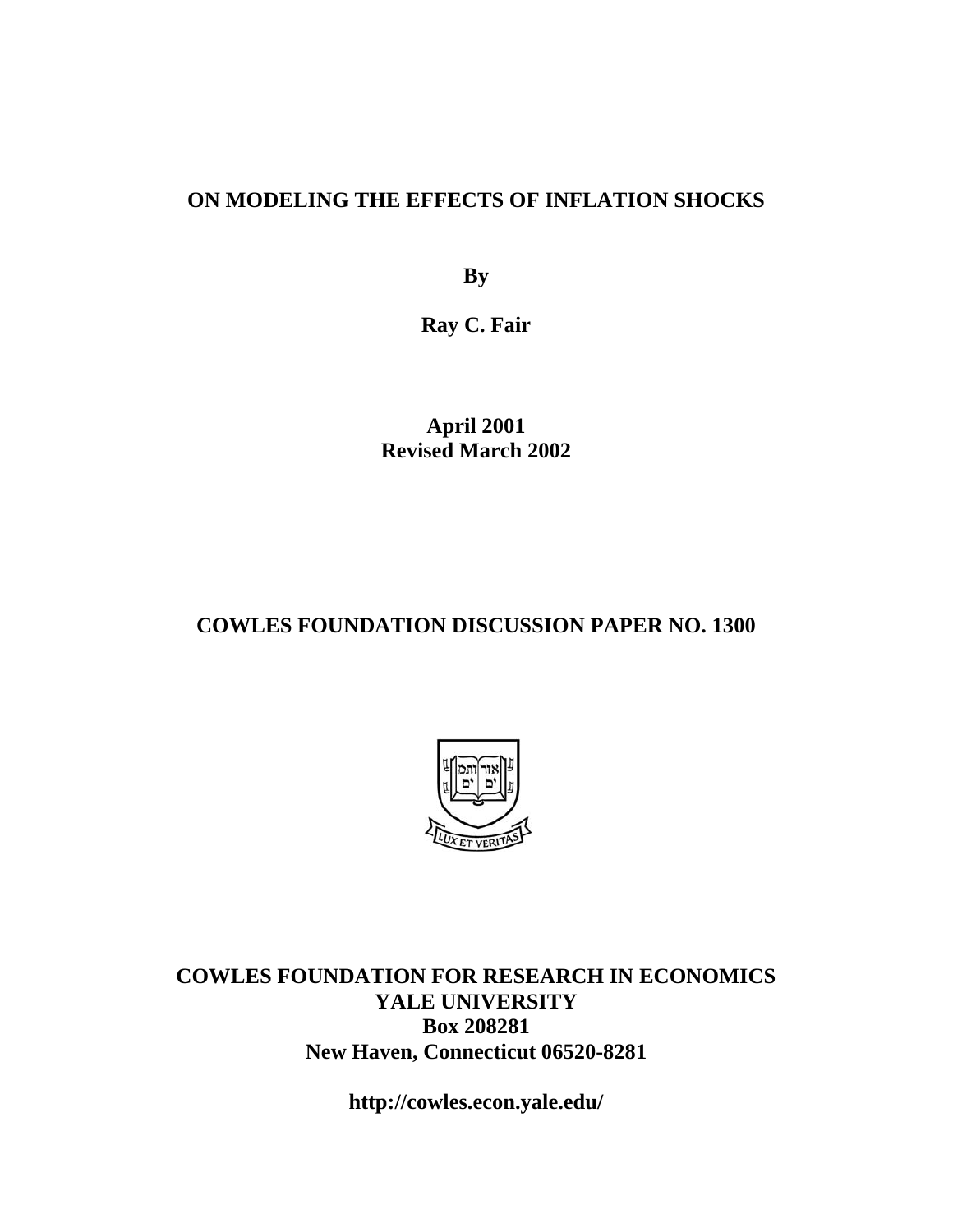# **On Modeling the Effects of Inflation Shocks**

**Ray C. Fair**<sup>∗</sup>

**March 2002**

#### **Abstract**

A popular model in the literature postulates an interest rate rule, a NAIRU price equation, and an aggregate demand equation in which aggregate demand depends on the real interest rate. In this model a positive inflation shock with the nominal interest rate held constant is explosive because it increases aggregate demand (because the real interest rate is lower), which increases inflation through the price equation, which further increases aggregate demand, and so on. In order for the model to be stable, the nominal interest rate must rise more than inflation, which means that the coefficient on inflation in the interest rate rule must be greater than one.

The results in this paper suggest, however, that an inflation shock with the nominal interest rate held constant has a negative effect on real output. There are three reasons. First, the data support the use of nominal rather than real interest rates in aggregate expenditure equations. Second, the evidence suggests that the percentage increase in nominal household wealth from a positive inflation shock is less than the percentage increase in the price level, which is contractionary because of the fall in real wealth. Third, there is evidence that wages lag prices, and so a positive inflation shock results in an initial fall in real wage rates and thus real labor income, which is contractionary. If these three features are true, they imply that a positive inflation shock has a negative effect on aggregate demand even if the nominal interest rate is held constant. Not only does the Fed not have to increase the nominal interest rate more than the increase in inflation for there to be a contraction, it does not have to increase the nominal rate at all!

<sup>∗</sup>Cowles Foundation and International Center for Finance, Yale University, New Haven, CT 06520-8281. Voice: 203-432-3715; Fax: 203-432-6167; e-mail: ray.fair@yale.edu; website: http://fairmodel.econ.yale.edu. I am grateful to Andrew Levin and David Reifschneider for helpful discussions about the FRB/US model.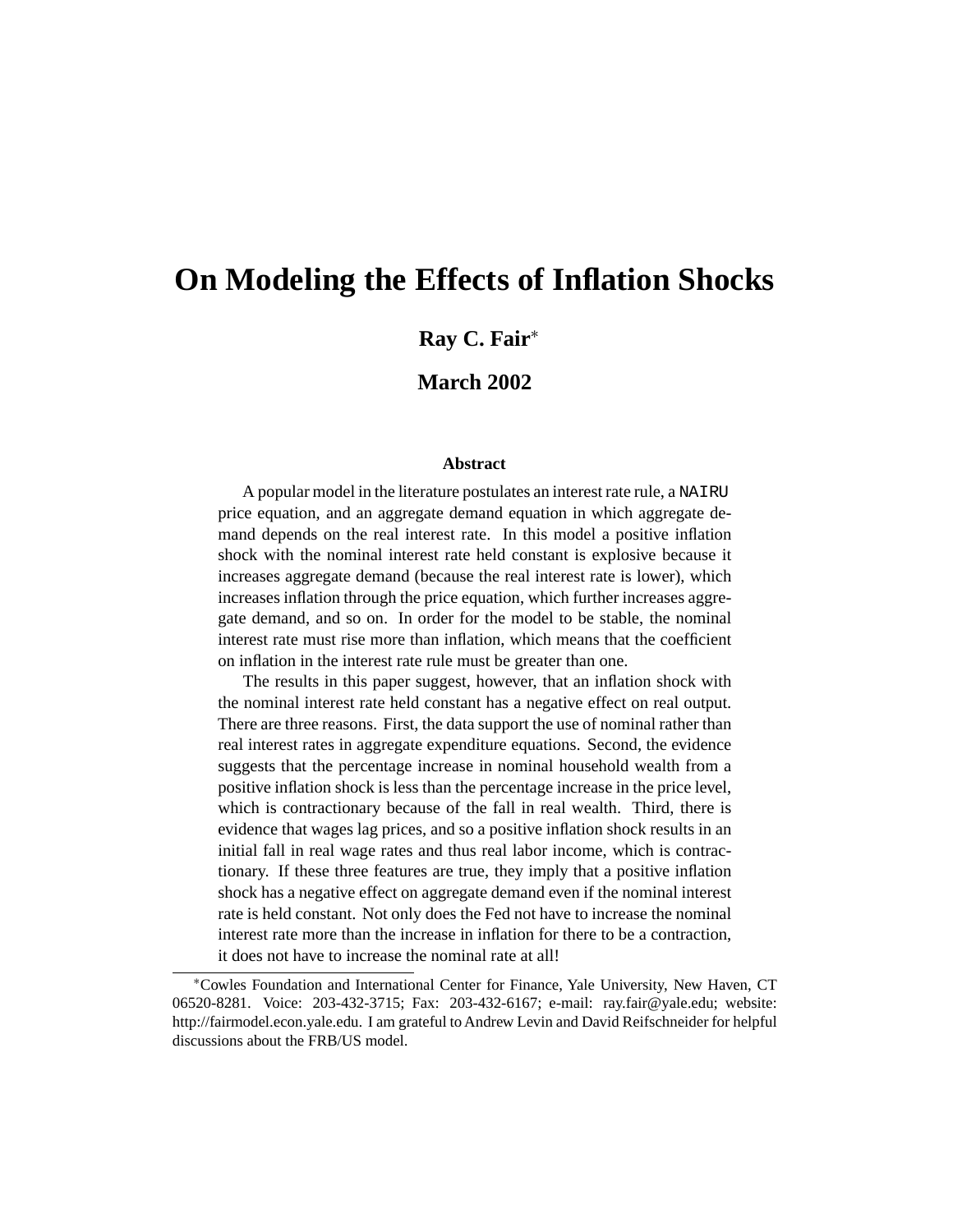#### **1 Introduction**

At least since Lucas's (1976) critique of macroeconometric models, macroeconomics has been in a state of flux. Beginning in the 1970's, macroeconomic research scattered in a number of directions, and many have puzzled as to whether the field is going anywhere. Recently, however, a particular view of macroeconomics has emerged that some see as a convergence. Taylor (2000, p. 90), for example, states:

…at the practical level, a common view of macroeconomics is now pervasive in policy-research projects at universities and central banks around the world. This view evolved gradually since the rationalexpectations revolution of the 1970's and has solidified during the 1990's. It differs from past views, and it explains the growth and fluctuations of the modern economy; it can thus be said to represent a modern view of macroeconomics.

This view is nicely summarized in Clarida, Galí, and Gertler (1999), and it is used in Clarida, Galí, and Gertler (2000) to examine monetary policy rules. Taylor (2000, p. 91) points out that virtually all the papers in Taylor (1999a) use this view and that the view is widely used for policy evaluation in many central banks. Romer (2000) proposes a way of teaching this view at the introductory level.

The view is based on the following three equations:

1. **Interest Rate Rule**: The Fed adjusts the nominal interest rate in response to inflation and the output gap (deviation of output from potential).<sup>1</sup> The nominal interest rate responds positively to inflation and the output gap. The

 $1$ In empirical work the lagged interest rate is often included as an explanatory variable in the interest rate rule. This picks up possible interest rate smoothing behavior of the Fed.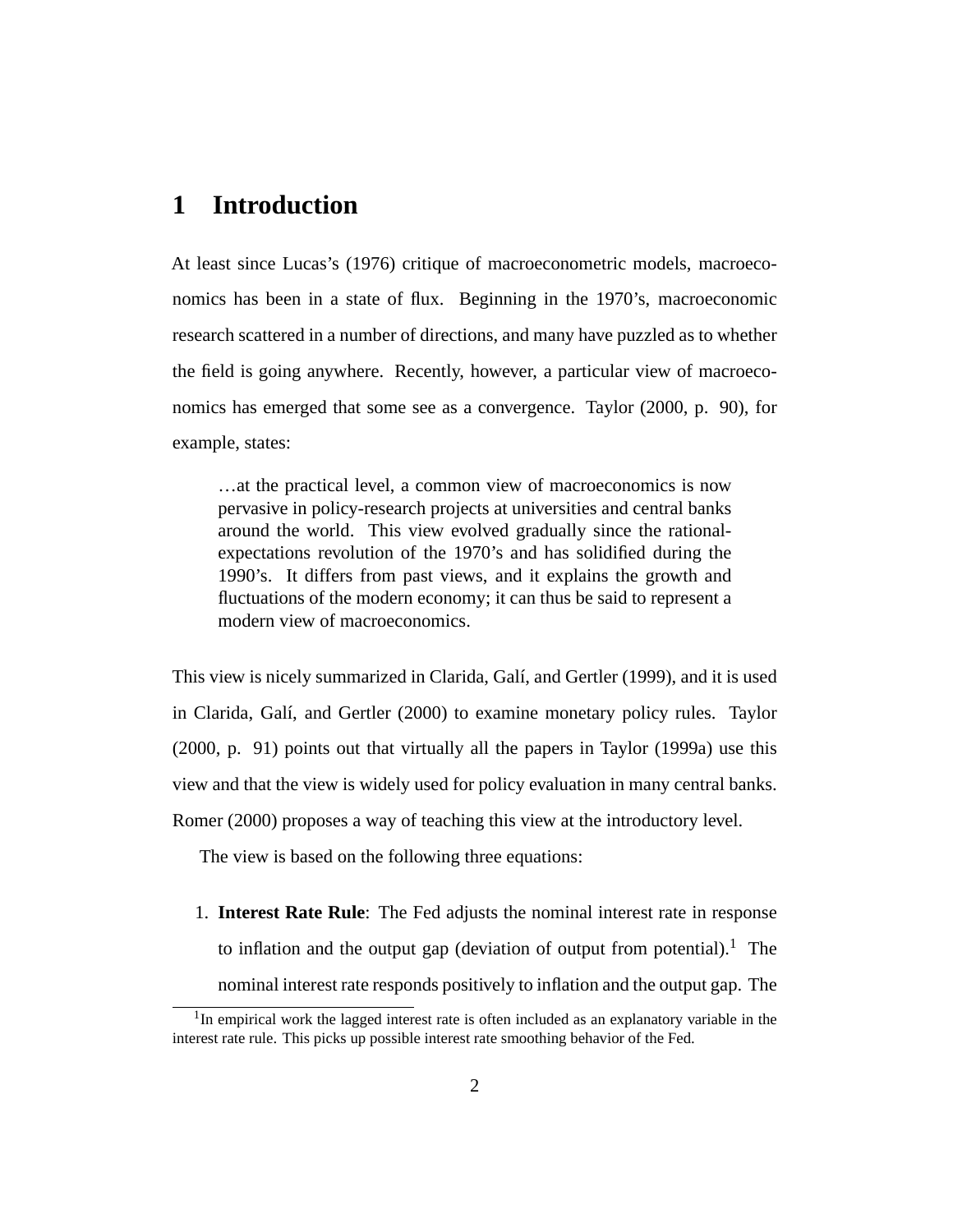coefficient on inflation is greater than one, and so the real interest rate rises when inflation rises.

- 2. **Price Equation**: Inflation depends on the output gap, cost shocks, and expected future inflation.
- 3. **Aggregate Demand Equation**: Aggregate demand (real) depends on the real interest rate, expected future demand, and exogenous shocks. The real interest rate effect is negative.

This basic model is, of course, a highly simplified view of the way the macroeconomy works, as everyone would admit. Many details have been left out. If, however, the model captures the broad features of the economy in a fairly accurate way, the lack of detail is not likely to be serious for many purposes; the details can be filled in when needed. The 'modern' view of macroeconomics is that the broad features of the economy have been adequately captured by this model.

It is argued in this paper that the modern-view model has not adequately captured the effects of inflation shocks on the economy. The aggregate demand equation implies that an increase in inflation with the nominal interest rate held constant is expansionary (because the real interest rate falls). The model is in fact not stable in this case because an increase in output increases inflation through the price equation, which further increases output through the aggregate demand equation, and so on. In order for the model to be stable, the nominal interest rate must rise more than inflation, which means that the coefficient on inflation in the interest rate rule must be greater than one. Because of this feature, some have criticized Fed behavior in the 1960s and 1970s as following in effect a rule with a coefficient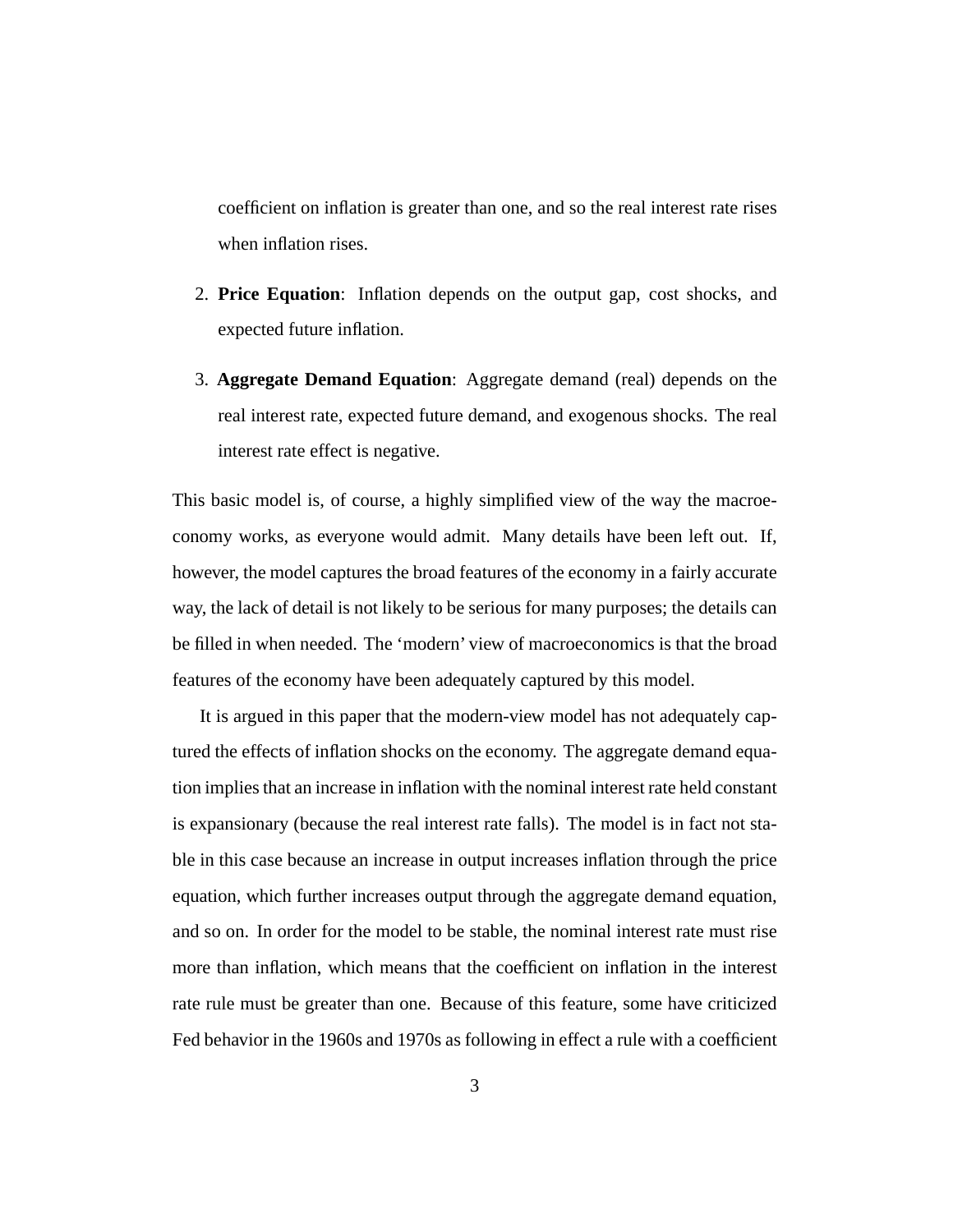on inflation less than one—see, for example, Clarida, Galí, and Gertler (1999) and Taylor (1999b).

The argument in this paper is in three parts. First, it will be seen that the data support the use of nominal rather than real interest rates in aggregate expenditure equations. This implies that if inflation increases more than the nominal interest rate, this is not necessarily expansionary. Second, if the percentage increase in nominal household wealth from a positive inflation shock is less than the percentage increase in the price level, which the evidence suggests is the case, there is a fall in real household wealth. A fall in real household wealth has, other things being equal, a negative effect on real household expenditures. Third, there is evidence that wages lag prices, and so a positive inflation shock results in an initial fall in real wage rates and thus real labor income. A fall in real labor income has, other things being equal, a negative effect on real household expenditures.

If these three features are true, they imply that a positive inflation shock has a negative effect on aggregate demand even if the nominal interest rate is held constant. Not only does the Fed not have to increase the nominal interest rate more than the increase in inflation for there to be a contraction, it does not have to increase the nominal rate at all! The inflation shock itself will contract the economy through the real wealth and real income effects.

Section 2 discusses the evidence in favor of the use of nominal over real interest rates in expenditure equations. Section 3 discusses the real wealth effect, and Section 4 discusses the real income effect. Section 5 uses a multicountry econometric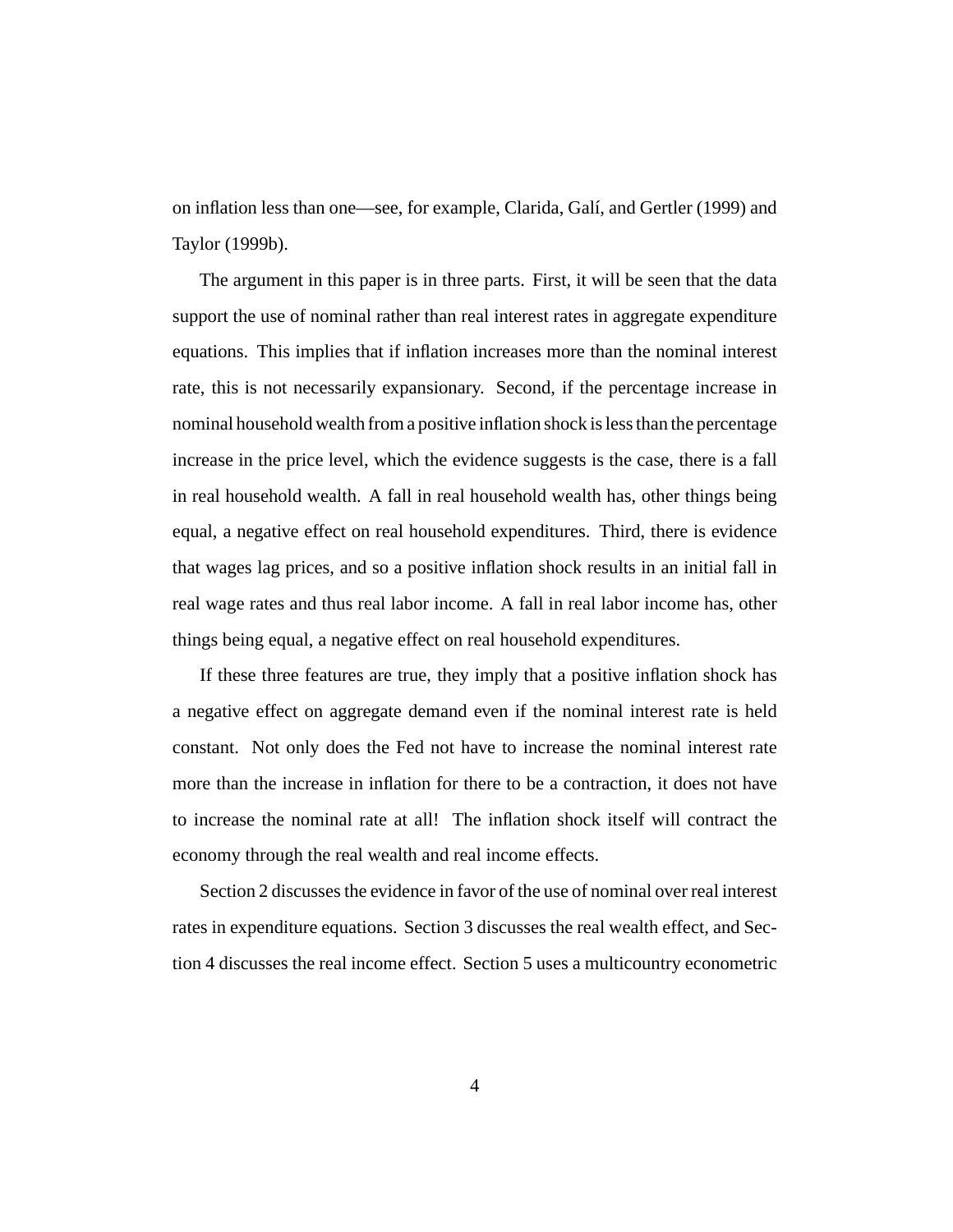model (the MC model<sup>2</sup>) to estimate the overall effect of an inflation shock on the economy. It will be seen that a positive inflation shock with the nominal interest rate held constant is contractionary in this model.

#### **2 Nominal versus Real Interest Rate Effects**

This section uses consumption and investment equations in the MC model to test for nominal versus real interest rate effects. It is important to stress that these are not tests using the aggregate demand equation of the modern-view model. The argument here is that if in consumption and investment equations, equations explaining the two major components of aggregate demand, nominal rather than real interest rates matter, then it seems unlikely that the use of the real interest rate in the aggregate demand equation is a good specification.

It should also be stressed that this is not an atheoretical exercise: there is theory behind the consumption and investment equations. The Cowles Commission approach to macroeconometric model building, which is followed for the MC model, is to estimate decision equations, or at least approximations to decision equations. Theory is used to determine left and right hand side variables, i.e., to guide the specification of the equations to be estimated, and then techniques like two stage least squares (2SLS) are used to estimate the equations. Part of the specification concerns expectation formation, and one option is to assume that expectations are rational (i.e., model consistent).

 $2$ The MC model is described in Fair (1994), and the latest version is on the website listed in the introductory footnote. All the equations in the model, including those used for the results in Tables 1 and 2 below, are presented on the website.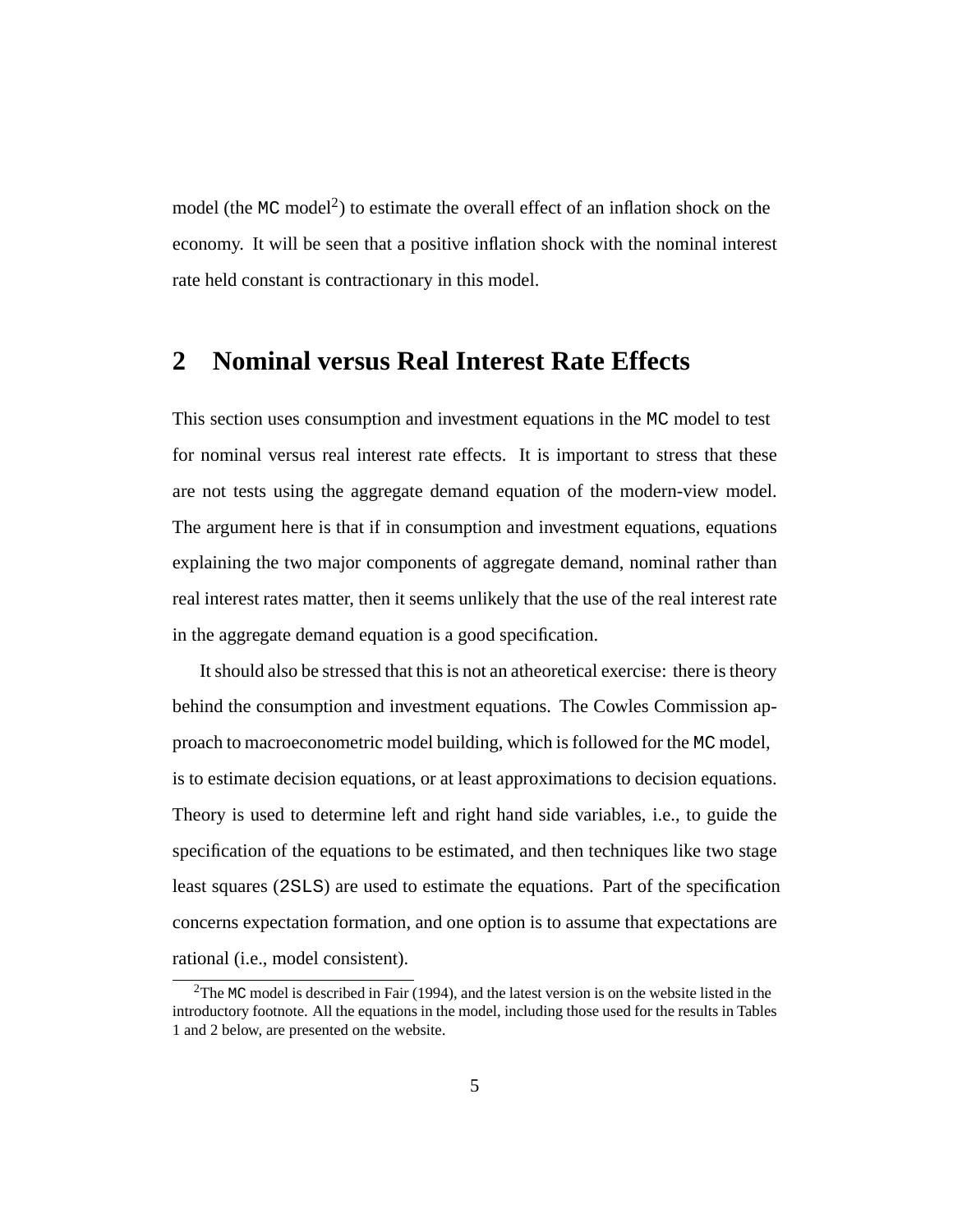The theory behind the consumption and investment equations in the MC model is that households maximize expected lifetime utility and that firms maximize the present discounted value of expected future profits. The theoretical model is discussed in detail in Fair (1994), and this discussion will not be repeated here. The variables that determine the optimal current period consumption decision include the lagged value of wealth, current and expected future income, and current and expected future interest rates. For the empirical specification expectations of future values are assumed to be a geometrically declining function of current and past values, which introduces the lagged dependent variable as an explanatory variable in the equations. In addition, the equations are estimated by 2SLS, and one can, for example, think of the predicted values of income from the first stage regressions as representing the predictions of the households. In other words, households can be assumed to use the first stage regressions to predict income.<sup>3</sup> The variables that determine the optimal current period investment decision include the lagged value of the capital stock, current and expected future values of output, and current and expected future interest rates. Expectations are treated in a similar way as they are for consumption. The aim of the tests in this section is to see if the interest rates that households and firms use are better approximated by nominal or real rates.

In the process of arriving at the final specifications of the consumption and investment equations in the MC model the following test of nominal versus real interest rate effects was made. Let for time  $t$   $i_t$  denote the nominal interest rate,  $r_t$  the real interest rate, and  $\dot{p}_t^e$  the expected future rate of inflation, where the

 $3$ These expectations, however, are not rational. See Section 6 for a discussion of the rational expectations assumption.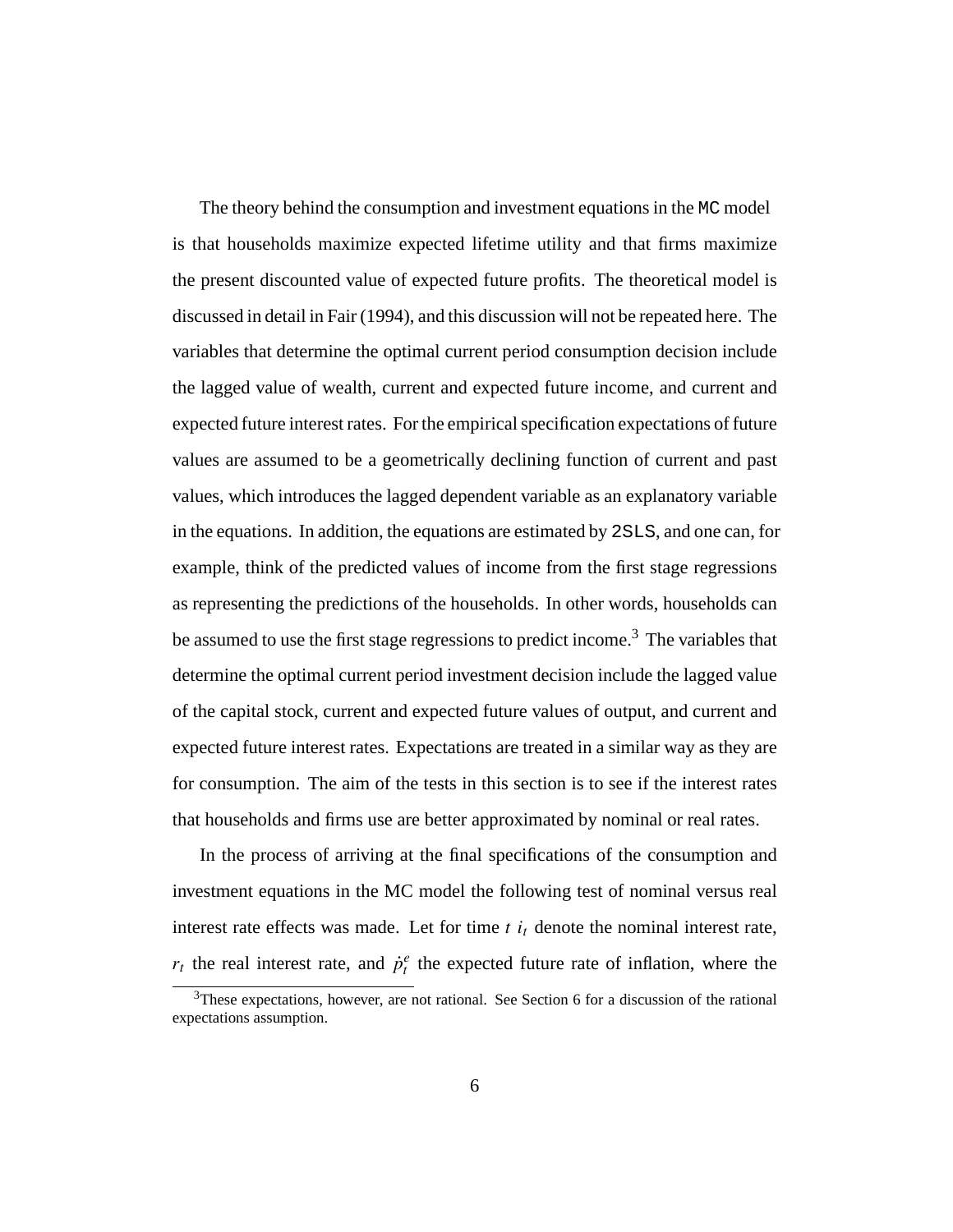horizon for  $\dot{p}_t^e$  matches the horizon for  $i_t$ . By definition  $r_t = i_t - \dot{p}_t^e$ . Consider the specification of a consumption or investment equation in which the following appears on the right hand side:

$$
\alpha i_t + \beta \dot{p}_t^e
$$

For the real interest rate specification  $\alpha = -\beta$ , and for the nominal interest rate specification  $\beta = 0$ . The real interest rate specification can be tested by adding  $\dot{p}_t^e$ to an equation with  $i_t - \dot{p}_t^e$  included, and the nominal interest rate specification can be tested by adding  $\dot{p}_t^e$  to an equation with  $i_t$  included. The added variable should have a coefficient of zero if the specification is correct, and one can test for this.

Four measures of  $\dot{p}_t^e$  were tried for countries with quarterly data:  $\dot{p}_t^e$  =  $(P_t/P_{t-1})^4 - 1$ ,  $\dot{p}_t^e = P_t/P_{t-4} - 1$ ,  $\dot{p}_t^e = (P_t/P_{t-8})^5 - 1$ , and  $\dot{p}_t^e =$  $(P_{t+1}/P_{t-1})^2 - 1$ , where  $P_t$  denotes the price level for quarter t. Three measures were tried for countries with only annual data:  $\dot{p}_t^e = P_t/P_{t-1} - 1$ ,  $\dot{p}_t^e = (P_t/P_{t-2})^{.5} - 1$ , and  $\dot{p}_t^e = (P_{t+1}/P_{t-1})^{.5} - 1$ , where  $P_t$  denotes the price level for year t.

The results of the tests are presented in Tables 1 and 2. In Table 1 the *p*-value is presented for each equation and each measure of  $\dot{p}_t^e$ . Table 2 presents estimates of both  $\alpha$  and  $\beta$  for each case. It also presents the estimate of  $\alpha$  when no measure of  $\dot{p}_t^e$  is included, which is the specification used in the MC model.

As mentioned above, other variables in the household expenditure equations include real income, lagged real wealth, and lagged expenditures. In the three consumption equations for the United States age distribution variables are added, and in the durable consumption equation for the United States the lagged stock of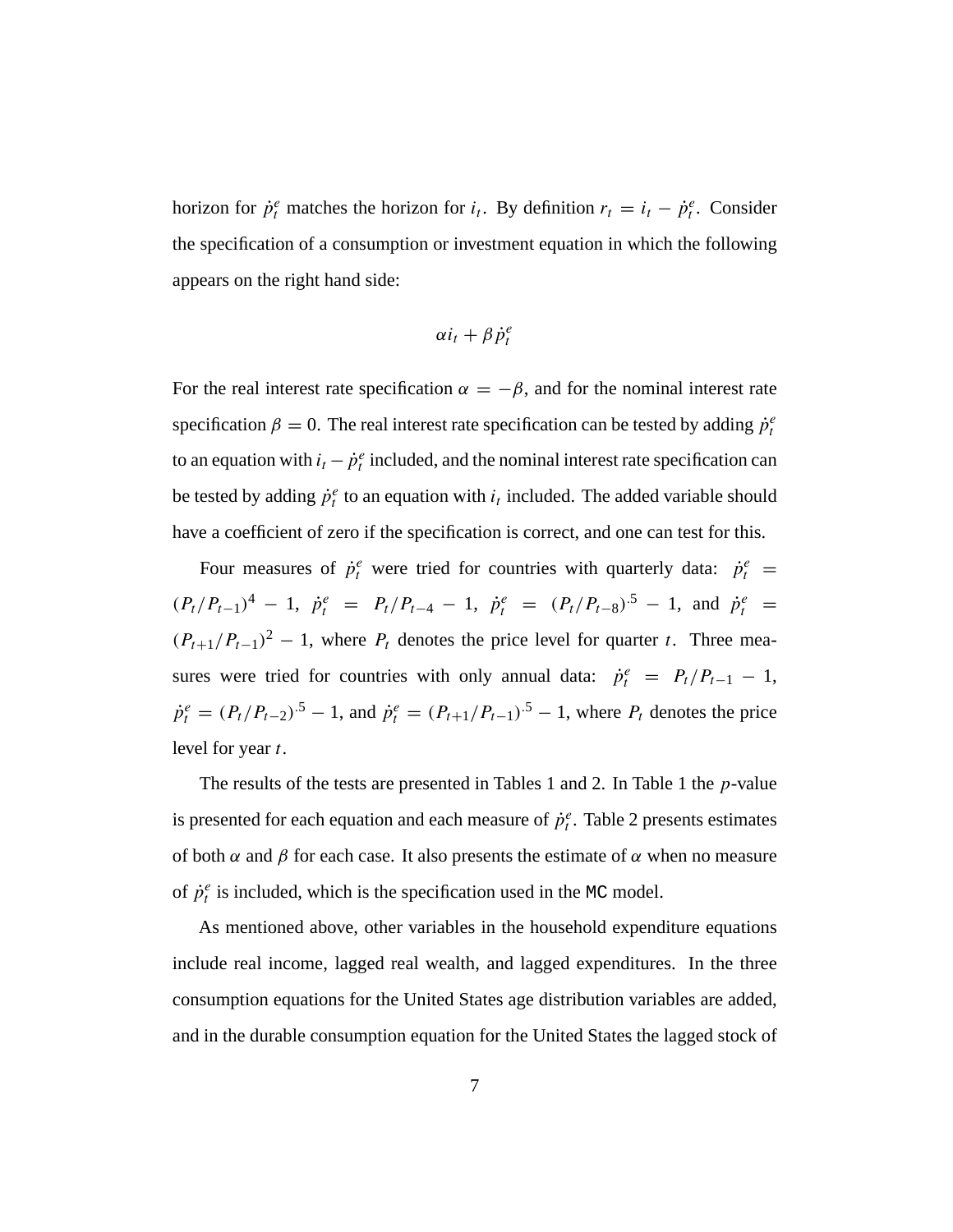| Nominal Versus Real Interest Rates: $\alpha i_t + \beta \dot{p}_t^e$ |                                      |                  |      |                   |                  |                  |                                   |                   |                  |               |  |  |  |
|----------------------------------------------------------------------|--------------------------------------|------------------|------|-------------------|------------------|------------------|-----------------------------------|-------------------|------------------|---------------|--|--|--|
| real test ( $\alpha = -\beta$ )<br>nominal test ( $\beta = 0$ )      |                                      |                  |      |                   |                  |                  |                                   |                   |                  |               |  |  |  |
|                                                                      |                                      |                  |      | $p$ -value        |                  |                  |                                   | $p$ -value        | Sample           |               |  |  |  |
|                                                                      | Variable                             | $\boldsymbol{a}$ | b    | $\mathcal{C}_{0}$ | $\boldsymbol{d}$ | $\boldsymbol{a}$ | $\boldsymbol{b}$                  | $\mathcal{C}_{0}$ | $\boldsymbol{d}$ | Period        |  |  |  |
|                                                                      | <b>Countries with Quarterly Data</b> |                  |      |                   |                  |                  |                                   |                   |                  |               |  |  |  |
| 1.                                                                   | US: CS                               | .000             | .000 | .000              | .000             | .438             | .378                              | .163              | .379             | 1954.1-2001.4 |  |  |  |
| 2.                                                                   | US: CN                               | .000             | .000 | .000              | .000             | .016             | .008                              | .007              | .015             | 1954.1-2001.4 |  |  |  |
| 3.                                                                   | US: CD                               | .001             | .000 | .002              | .290             | .357             | .112                              | .482              | .948             | 1954.1-2001.4 |  |  |  |
| 4.                                                                   | US: IH                               | .000             | .000 | .000              | .000             | .604             | .016                              | .049              | .796             | 1954.1-2001.4 |  |  |  |
| 5.                                                                   | CA: C                                | .000             | .001 | .002              | .003             | .845             | .446                              | .039              | .721             | 1966.1-1999.4 |  |  |  |
| 6.                                                                   | CA: I                                | .042             | .035 | .067              | .016             | .139             | .116                              | .204              | .108             | 1966.1-1999.4 |  |  |  |
| 7.                                                                   | JA: C                                | .000             | .001 | .007              | .000             | .002             | .033                              | .174              | .003             | 1966.1-199.4  |  |  |  |
| 8.                                                                   | JA: I                                | .004             | .001 | .000              | .005             | .348             | .001                              | .012              | .566             | 1966.1-1999.4 |  |  |  |
| 9.                                                                   | AU: I                                | .416             | .962 | .790              | .525             | .023             | .007                              | .030              | .087             | 1970.1-1999.2 |  |  |  |
| 10.                                                                  | FR: I                                | .000             | .000 | .000              | .000             | .290             | .028                              | .068              | .047             | 1971.1-1999.4 |  |  |  |
| 11.                                                                  | GE: C                                | .000             | .002 | .007              | .000             | .008             | .885                              | .822              | .007             | 1971.1-1999.4 |  |  |  |
| 12.                                                                  | GE: I                                | .175             | .085 | .251              | .393             | .258             | .656                              | .853              | .165             | 1971.1-1999.4 |  |  |  |
| 13.                                                                  | IT: C                                | .086             | .024 | .062              | .077             | .972             | .085                              | .537              | .991             | 1971.1-1999.4 |  |  |  |
| 14.                                                                  | IT: I                                | .000             | .000 | .000              | .000             | .001             | .185                              | .736              | .004             | 1971.1-1999.4 |  |  |  |
| 15.                                                                  | NE: C                                | .019             | .034 | .429              | .028             | .013             | .173                              | .094              | .006             | 1978.1-1999.2 |  |  |  |
| 16.                                                                  | NE: I                                | .002             | .002 | .003              | .002             | .292             | .786                              | .772              | .395             | 1978.1-1999.2 |  |  |  |
| 17.                                                                  | ST: C                                | .004             | .006 | .032              | .008             | .505             | .046                              | .293              | .528             | 1983.1-1998.4 |  |  |  |
| 18.                                                                  | UK: C                                | .006             | .001 | .001              | .002             | .038             | .575                              | .990              | .187             | 1966.1-1999.3 |  |  |  |
| 19.                                                                  | UK: I                                | .000             | .000 | .000              | .000             | .039             | .564                              | .894              | .007             | 1966.1-1999.3 |  |  |  |
| 20.                                                                  | AS: I                                | .009             | .002 | .002              | .008             | .472             | .193                              | .285              | .668             | 1966.1-1999.4 |  |  |  |
| 21.                                                                  | SO: I                                | .000             | .002 | .047              | .000             | .378             | .087                              | .001              | .345             | 1961.1-1999.4 |  |  |  |
| 22.                                                                  | KO: C                                | .022             | .019 | .028              | .024             | .615             | .506                              | .118              | .221             | 1974.1-1999.3 |  |  |  |
|                                                                      |                                      |                  |      |                   |                  |                  | <b>Countries with Annual Data</b> |                   |                  |               |  |  |  |
| 23.                                                                  | BE: I                                |                  | .000 | .000              | .000             |                  | .086                              | .259              | .111             | 1962-1996     |  |  |  |
| 24.                                                                  | DE: I                                |                  | .219 | .249              | .759             |                  | .305                              | .072              | .008             | 1967-1998     |  |  |  |
| 25.                                                                  | $IR:$ $C$                            |                  | .086 | .344              | .020             |                  | .063                              | .047              | .093             | 1968-1997     |  |  |  |
| 26.                                                                  | PO: I                                |                  | .001 | .002              | .001             |                  | .736                              | .952              | .706             | 1962-1996     |  |  |  |
| 27.                                                                  | SP: I                                |                  | .006 | .009              | .023             |                  | .192                              | .086              | .331             | 1962-1998     |  |  |  |
| 28.                                                                  | NZ: C                                |                  | .078 | .042              | .185             |                  | .302                              | .052              | .744             | 1962-1997     |  |  |  |
| 29.                                                                  | NZ: I                                |                  | .097 | .084              | .163             |                  | .267                              | .208              | .801             | 1962-1997     |  |  |  |
| 30.                                                                  | VE: I                                |                  | .000 | .000              | .000             |                  | .000                              | .003              | .003             | 1962-1998     |  |  |  |
| 31.                                                                  | CO: C                                |                  | .001 | .006              | .008             |                  | .136                              | .506              | .462             | 1971-1997     |  |  |  |
| 32.                                                                  | ID: C                                |                  | .002 | .021              | .000             |                  | .688                              | .472              | .015             | 1962-1997     |  |  |  |
| 33.                                                                  | PH: I                                |                  | .000 | .000              | .000             |                  | .972                              | .825              | .105             | 1962-1999     |  |  |  |

**Table 1**

• Quarterly countries:  $P_t$  = price level for quarter t <br>  ${}^a \dot{p}_t^e = (P_t/P_{t-1})^4 - 1$ ,  ${}^b \dot{p}_t^e = P_t/P_{t-4} - 1$ ,  ${}^c \dot{p}_t^e = (P_t/P_{t-8})^5 - 1$ ,  ${}^d \dot{p}_t^e = (P_{t+1}/P_{t-1})^2 - 1$ • Annual countries:  $P_t$  = price level for year t

 $b^b \dot{p}_t^e = P_t / P_{t-1} - 1$ ,  $c^c \dot{p}_t^e = (P_t / P_{t-2})^{5} - 1$ ,  $d^d \dot{p}_t^e = (P_{t+1} / P_{t-1})^{5} - 1$ 

• Countries: US = United States, CA = Canada, JA = Japan, AU = Austria, FR = France,  $GE = Germany$ ,  $IT = Italy$ ,  $NE = Netherlands$ ,  $ST = Switzerland$ ,  $UK = United Kingdom$ ,  $AS =$  Australia,  $SO =$  South Africa,  $KO =$  Korea,  $BE =$  Belgium,  $DE =$  Denmark,  $IR =$  Ireland,  $SP =$  Spain,  $NZ =$  New Zealand,  $VE =$  Venezuela,  $CO =$  Colombia,  $ID =$  India,  $PH =$  Philippines

• Variables:  $CS =$  Consumption of Services,  $CN =$  Consumption of Non Durables,  $CD =$ Consumption of Durables,  $IH =$  Housing Investment,  $C =$  Total Consumption, I = Total Investment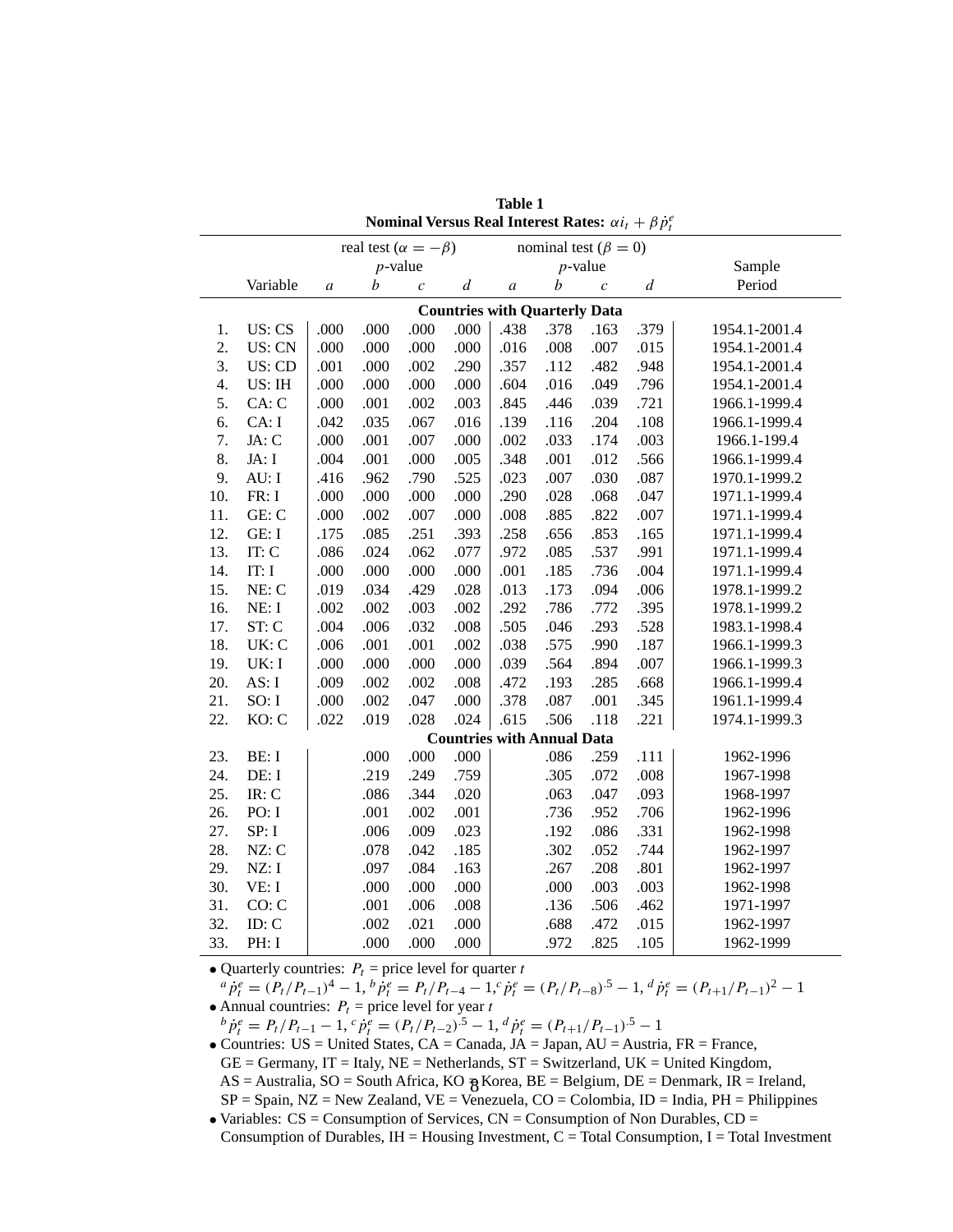|                                      |          | of a and $\rho \cdot \alpha t_l + \rho \gamma_l$<br>$\boldsymbol{b}$<br>$\boldsymbol{a}$<br>$\mathfrak c$ |                               |           |           |           |           | $\boldsymbol{d}$                                |           |           |  |
|--------------------------------------|----------|-----------------------------------------------------------------------------------------------------------|-------------------------------|-----------|-----------|-----------|-----------|-------------------------------------------------|-----------|-----------|--|
|                                      | Variable | $\alpha$                                                                                                  | $\beta$                       | $\alpha$  | $\beta$   | $\alpha$  | $\beta$   | $\alpha$                                        | $\beta$   | $\alpha$  |  |
| <b>Countries with Quarterly Data</b> |          |                                                                                                           |                               |           |           |           |           |                                                 |           |           |  |
| 1.                                   | US: CS   | $-.129$                                                                                                   | $-.022$                       | $-.125$   | $-.026$   | $-.111$   | $-.055$   | $-.136$                                         | $-.025$   | $-.144$   |  |
|                                      |          | $(-4.41)$                                                                                                 | $(-0.80)$                     | $(-4.05)$ | $(-0.91)$ | $(-3.57)$ | $(-1.44)$ | $(-4.77)$                                       | $(-0.90)$ | $(-6.32)$ |  |
| 2.                                   | US: CN   | $-.142$                                                                                                   | $-.084$                       | $-.110$   | $-.093$   | $-.092$   | $-.116$   | $-.147$                                         | $-.088$   | $-.160$   |  |
|                                      |          | $(-3.49)$                                                                                                 | $(-2.47)$                     | $(-2.79)$ | $(-2.74)$ | $(-1.93)$ | $(-2.78)$ | $(-3.62)$                                       | $(-2.50)$ | $(-3.88)$ |  |
| 3.                                   | US: CD   | $-.548$                                                                                                   | $-.172$                       | $-.464$   | $-.350$   | $-.577$   | $-.245$   | $-.226$                                         | $-.012$   | $-.611$   |  |
|                                      |          | $(-2.81)$                                                                                                 | $(-0.95)$                     | $(-2.33)$ | $(-1.63)$ | $(-2.32)$ | $(-0.72)$ | $(-1.30)$                                       | $(-0.07)$ | $(-3.33)$ |  |
| 4.                                   | US: IH   | $-2.606$                                                                                                  | .079                          | $-2.483$  | $-.917$   | $-2.686$  | $-1.428$  | $-2.590$                                        | $-.082$   | $-2.611$  |  |
|                                      |          | $(-5.30)$                                                                                                 | (0.53)                        | $(-4.78)$ | $(-2.61)$ | $(-5.01)$ | $(-2.44)$ | $(-5.08)$                                       | $(-0.27)$ | $(-5.35)$ |  |
| 5                                    | CA: C    | $-.139$                                                                                                   | .005                          | $-.149$   | .023      | $-.190$   | .076      | $-.141$                                         | .010      | $-.138$   |  |
|                                      |          | $(-3.90)$                                                                                                 | (0.20)                        | $(-3.95)$ | (0.76)    | $(-4.72)$ | (2.06)    | $(-3.89)$                                       | (0.36)    | $(-3.97)$ |  |
| 6                                    | CA: I    | $-.261$                                                                                                   | .089                          | $-.292$   | .115      | $-.266$   | .109      | $-.269$                                         | .109      | $-.202$   |  |
|                                      |          | $(-2.86)$                                                                                                 | (1.48)                        | $(-2.92)$ | (1.57)    | $(-2.40)$ | (1.27)    | $(-2.93)$                                       | (1.61)    | $(-.245)$ |  |
| 7.                                   | JA: C    | $-.077$                                                                                                   | $-.065$                       | $-.083$   | $-.049$   | $-.078$   | $-.041$   | $-.089$                                         | $-.064$   | $-.129$   |  |
|                                      |          | $(-1.90)$                                                                                                 | $(-3.22)$                     | $(-1.87)$ | $(-2.19)$ | $(-1.59)$ | $(-1.40)$ | $(-2.13)$                                       | $(-2.96)$ | $(-3.15)$ |  |
| 8.                                   | JA: I    | $-.269$                                                                                                   | $-.066$                       | $-.127$   | $-.233$   | $-.189$   | $-.206$   | $-.288$                                         | $-.047$   | $-.309$   |  |
|                                      |          | $(-2.25)$                                                                                                 | $(-0.94)$                     | $(-1.03)$ | $(-3.21)$ | $(-1.48)$ | $(-2.51)$ | $(-2.37)$                                       | $(-0.57)$ | $(-2.77)$ |  |
| 9.                                   | AU: I    | $-.722$                                                                                                   | .402                          | $-1.224$  | 1.243     | $-1.142$  | 1.024     | $-.777$                                         | .509      | $-.586$   |  |
|                                      |          | $(-1.90)$                                                                                                 | (2.27)                        | $(-2.86)$ | (2.71)    | $(-2.70)$ | (2.17)    | $(-1.97)$                                       | (1.71)    | $(-1.67)$ |  |
| 10.                                  | FR: I    | $-.200$                                                                                                   | $-.064$                       | $-.126$   | $-.184$   | $-.118$   | $-.199$   | $-.123$                                         | $-.182$   | $-.244$   |  |
|                                      |          | $(-2.78)$                                                                                                 | $(-1.06)$                     | $(-1.56)$ | $(-2.20)$ | $(-1.36)$ | $(-1.82)$ | $(-1.44)$                                       | $(-1.98)$ | $(-4.15)$ |  |
| 11.                                  | GE: C    | $-.115$                                                                                                   | $-.151$                       | $-.204$   | $-.206$   | $-.216$   | $-.014$   | $-.107$                                         | $-.178$   | $-.206$   |  |
|                                      |          | $(-1.70)$                                                                                                 | $(-2.68)$                     | $(-3.54)$ | $(-0.15)$ | $(-3.67)$ | $(-0.22)$ | $(-1.62)$                                       | $(-2.71)$ | $(-3.65)$ |  |
| 12.                                  | GE: I    | $-.602$                                                                                                   | .204                          | $-.486$   | $-.087$   | $-.411$   | $-.048$   | $-.703$                                         | .429      | $-.498$   |  |
|                                      |          | $(-2.04)$                                                                                                 | (1.13)                        | $(-1.74)$ | $(-0.45)$ | $(-1.41)$ | $(-0.19)$ | $(-2.26)$                                       | (1.39)    | $(-1.79)$ |  |
| 13.                                  | IT: C    | $-.062$                                                                                                   | $-.001$                       | $-.029$   | $-.089$   | $-.054$   | $-.044$   | $-.064$                                         | $-.000$   | $-.062$   |  |
|                                      |          | $(-1.52)$                                                                                                 | $(-0.03)$                     | $(-0.57)$ | $(-1.95)$ | $(-1.08)$ | $(-0.69)$ | $(-1.63)$                                       | $(-0.01)$ | $(-1.74)$ |  |
| 14.                                  | IT: I    | $-.270$                                                                                                   | .105                          | $-.235$   | .058      | $-.173$   | $-.021$   | $-.270$                                         | .108      | $-.181$   |  |
|                                      |          | $(-5.57)$                                                                                                 | (3.19)                        | $(-4.01)$ | (1.33)    | $(-2.47)$ | $(-0.34)$ | $(-5.43)$                                       | (2.86)    | $(-4.42)$ |  |
| 15.                                  | NE: C    | $-.352$                                                                                                   | .136                          | $-.351$   | .144      | $-.298$   | .218      | $-.409$                                         | .195      | $-.257$   |  |
|                                      |          | $(-3.41)$                                                                                                 | (2.48)                        | $(-2.76)$ | (1.36)    | $(-2.27)$ | (1.68)    | $(-3.67)$                                       | (2.74)    | $(-2.68)$ |  |
| 16.                                  | NE: I    | $-.715$                                                                                                   | $-.217$                       | $-0.989$  | .067      | $-.868$   | $-.097$   | $-1.093$                                        | .162      | $-.933$   |  |
|                                      |          | $(-1.97)$                                                                                                 | $(-1.05)$                     | $(-2.68)$ | (0.27)    | $(-2.18)$ | $(-0.29)$ | $(-3.09)$                                       | (0.85)    | $(-3.12)$ |  |
| 17.                                  | ST: C    | $-.217$                                                                                                   | $-.036$                       | $-.329$   | .112      | $-.318$   | .116      | $-.200$                                         | $-.040$   | $-.225$   |  |
|                                      |          |                                                                                                           | $(-2.12)$ $(-0.83)$ $(-4.15)$ |           |           |           |           | $(2.29)$ $(-2.40)$ $(1.16)$ $(-1.89)$ $(-0.78)$ |           | $(-2.55)$ |  |
| 18.                                  | UK: C    | $-.062$                                                                                                   | $-.051$                       | $-.122$   | $-.015$   | $-.151$   | .000      | $-.093$                                         | $-.034$   | $-.148$   |  |
|                                      |          | $(-1.10)$                                                                                                 | $(-2.07)$                     | $(-2.06)$ | $(-0.56)$ | (2.15)    | (0.01)    | $(-1.61)$                                       | $(-1.32)$ | $(-3.89)$ |  |
| 19.                                  | UK: I    | $-.665$                                                                                                   | .107                          | $-.522$   | .041      | $-.523$   | .011      | $-.928$                                         | .196      | $-.442$   |  |
|                                      |          | $(-4.44)$                                                                                                 | (2.07)                        | $(-2.99)$ | (0.58)    | $(-2.76)$ | (0.13)    | $(-4.81)$                                       | (2.71)    | $(-4.21)$ |  |
| 20.                                  | AS: I    | $-.267$                                                                                                   | .037                          | $-.175$   | $-.095$   | $-.179$   | $-.090$   | $-.271$                                         | .030      | $-.245$   |  |
|                                      |          | $(-2.91)$                                                                                                 | (0.72)                        | $(-1.76)$ | $(-1.30)$ | $(-1.71)$ | $(-1.07)$ | $(-2.82)$                                       | (0.43)    | $(-2.87)$ |  |
| 21.                                  | SO: I    | $-.753$                                                                                                   | .029                          | $-0.759$  | .122      | $-.749$   | .321      | $-0.716$                                        | $-.059$   | $-.748$   |  |
|                                      |          | $(-3.78)$                                                                                                 | (0.88)                        | $(-3.84)$ | (1.71)    | $(-3.68)$ | (3.24)    | $(-3.62)$                                       | $(-0.94)$ | $(-3.80)$ |  |
| 22.                                  | KO: C    | $-.132$                                                                                                   | $-.024$                       | $-199$    | .039      | $-.248$   | .093      | $-.216$                                         | .053      | $-.154$   |  |
|                                      |          | $(-1.63)$                                                                                                 | $(-0.50)$                     | $(-2.10)$ | (0.67)    | $(-2.71)$ | (1.56)    | $(-2.56)$                                       | (1.22)    | $(-2.28)$ |  |

**Table 2 Estimates of**  $\alpha$  and  $\beta$ :  $\alpha i_t + \beta \dot{p}_t^e$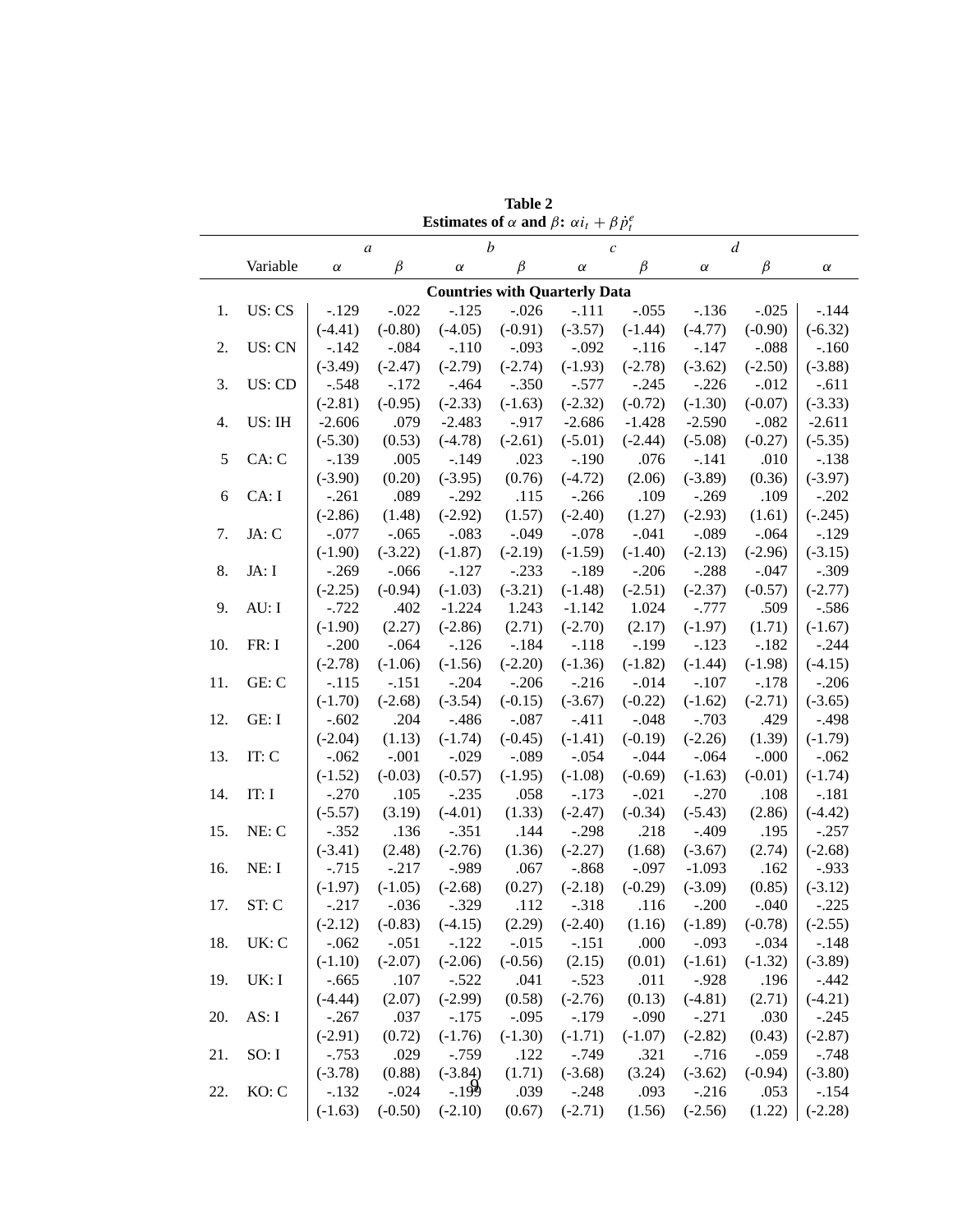| Table 2 (continued) |                                   |           |                  |                |           |                |           |           |  |  |  |  |
|---------------------|-----------------------------------|-----------|------------------|----------------|-----------|----------------|-----------|-----------|--|--|--|--|
|                     |                                   |           | $\boldsymbol{h}$ | $\overline{c}$ |           | $\overline{d}$ |           |           |  |  |  |  |
|                     | Variable                          | $\alpha$  | $\beta$          | $\alpha$       | $\beta$   | $\alpha$       | β         | $\alpha$  |  |  |  |  |
|                     | <b>Countries with Annual Data</b> |           |                  |                |           |                |           |           |  |  |  |  |
| 23.                 | BE: I                             | $-3.184$  | .831             | $-2.769$       | .496      | $-3.132$       | .725      | $-2.454$  |  |  |  |  |
|                     |                                   | $(-4.45)$ | (1.71)           | $(-4.27)$      | (1.13)    | $(-4.72)$      | (1.59)    | $(-4.47)$ |  |  |  |  |
| 24.                 | DE: I                             | $-2.287$  | 1.490            | $-2.589$       | 1.947     | $-3.644$       | 3.861     | $-1.313$  |  |  |  |  |
|                     |                                   | $(-2.21)$ | (1.02)           | $(-3.25)$      | (1.80)    | $(-3.77)$      | (2.66)    | $(-3.19)$ |  |  |  |  |
| 25.                 | $IR:$ $C$                         | .017      | $-.355$          | .269           | $-.473$   | $-.029$        | $-.400$   | $-.406$   |  |  |  |  |
|                     |                                   | (0.06)    | $(-1.86)$        | (0.69)         | $(-1.99)$ | $(-0.10)$      | $(-1.68)$ | $(-2.32)$ |  |  |  |  |
| 26.                 | PO: I                             | $-1.178$  | .088             | $-1.113$       | .017      | $-1.359$       | .097      | $-1.055$  |  |  |  |  |
|                     |                                   | $(-2.41)$ | (0.34)           | $(-2.08)$      | (0.06)    | $(-2.68)$      | (0.38)    | $(-3.33)$ |  |  |  |  |
| 27.                 | SP: I                             | $-.443$   | $-.372$          | $-.233$        | $-.497$   | $-.482$        | $-.271$   | $-.802$   |  |  |  |  |
|                     |                                   | $(-1.10)$ | $(-1.31)$        | $(-0.55)$      | $(-1.72)$ | $(-1.14)$      | $(-0.97)$ | $(-2.65)$ |  |  |  |  |
| 28.                 | NZ: C                             | $-.355$   | .083             | $-.509$        | .206      | $-.240$        | .030      | $-.254$   |  |  |  |  |
|                     |                                   | $(-1.95)$ | (1.03)           | $(-2.58)$      | (1.95)    | $(-1.40)$      | (0.33)    | $(-1.65)$ |  |  |  |  |
| 29.                 | NZ: I                             | $-1.057$  | .268             | $-1.210$       | .392      | $-.787$        | .072      | $-.784$   |  |  |  |  |
|                     |                                   | $(-1.98)$ | (1.11)           | $(-2.08)$      | (1.26)    | $(-1.46)$      | (0.25)    | $(-1.64)$ |  |  |  |  |
| 30.                 | VE: I                             | $-.276$   | $-.425$          | $-.332$        | $-.547$   | $-.217$        | $-.545$   | $-.533$   |  |  |  |  |
|                     |                                   | $(-1.43)$ | $(-3.76)$        | $(-1.62)$      | $(-2.95)$ | $(-0.95)$      | $(-3.02)$ | $(-2.49)$ |  |  |  |  |
| 31.                 | CO: C                             | $-.152$   | $-.100$          | $-.183$        | $-.064$   | $-.217$        | $-.067$   | $-.210$   |  |  |  |  |
|                     |                                   | $(-1.91)$ | $(-1.49)$        | $(-2.22)$      | $(-0.67)$ | $(-2.57)$      | $(-0.74)$ | $(-2.96)$ |  |  |  |  |
| 32.                 | ID: C                             | $-.568$   | $-.047$          | $-.608$        | .109      | $-.534$        | $-.340$   | $-.583$   |  |  |  |  |
|                     |                                   | $(-3.06)$ | $(-0.40)$        | $(-3.30)$      | (0.72)    | $(-2.97)$      | $(-2.43)$ | $(-3.25)$ |  |  |  |  |
| 33.                 | PH: I                             | $-1.680$  | $-.008$          | $-1.615$       | $-.074$   | $-2.273$       | .430      | $-1.688$  |  |  |  |  |
|                     |                                   | $(-3.25)$ | $(-0.04)$        | $(-2.87)$      | $(-0.22)$ | $(-5.01)$      | (1.62)    | $(-3.77)$ |  |  |  |  |

• See notes to Table 1.

t-statistics are in parentheses.

durable goods is added. In the housing investment equation for the United States the lagged stock of housing is added. Output and lagged investment are the other main explanatory variables in the investment equations for the other countries.4 The U.S. household expenditure equations and the consumption equations of the other countries are in per capita terms. All the equations are in log form except for the U.S. durable consumption and housing investment equations. For these latter two equations the interest rates and expected inflation measures are multiplied by

<sup>4</sup>No significant interest rate effects, real or nominal, could be found in the nonresidential fixed investment equation for the United States. This equation is thus not included in Table 1.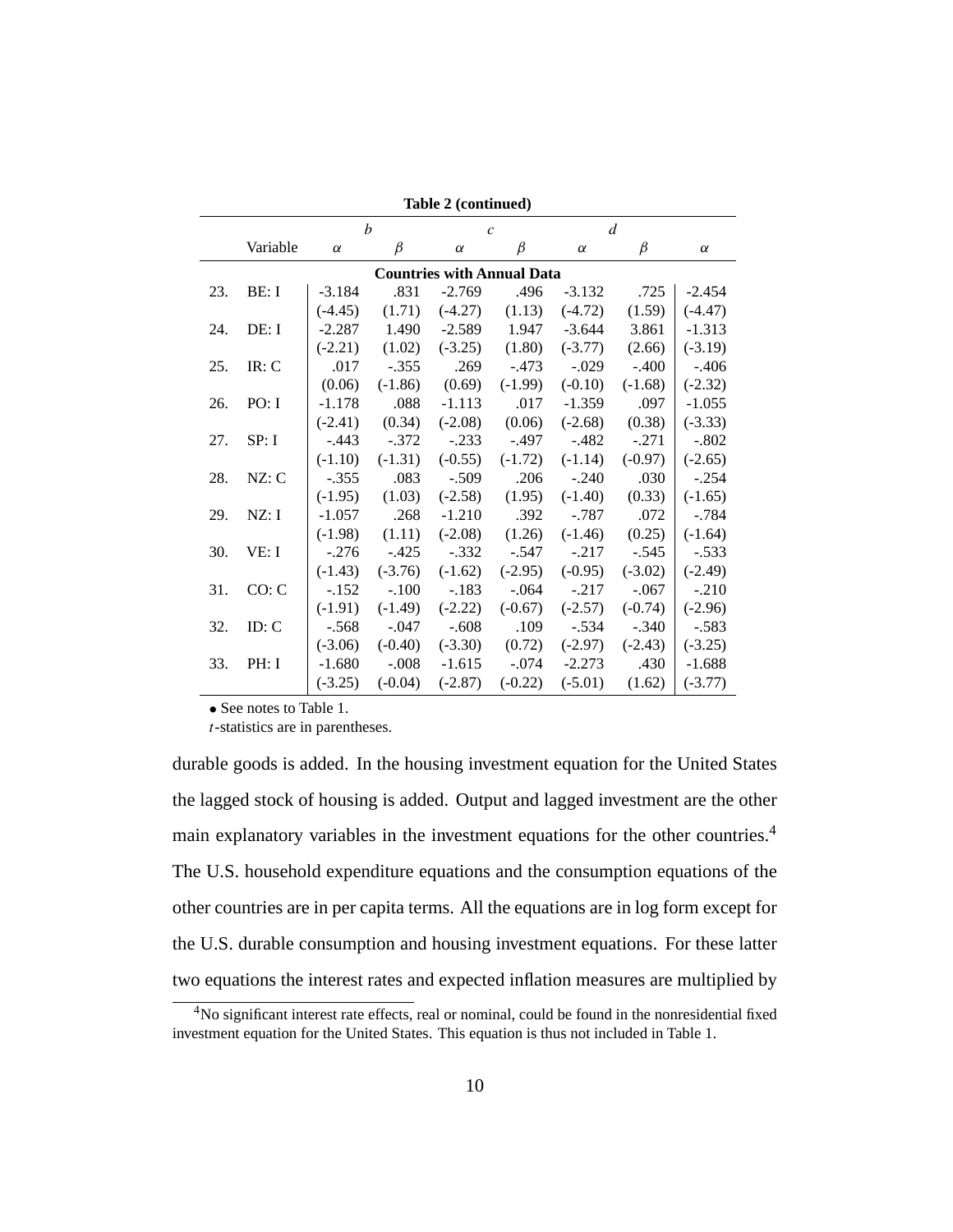an exogenous scale variable before being included in the equation.

The equations are estimated by 2SLS, where the first stage regressors are the main predetermined variables for the given country. For example, the right hand side endogenous variables in the consumption of services equation for the United States are income, the interest rate, and, when added, the expected inflation measure. The coefficients in this equation are identified by the assumption that the predetermined variables affect income and the interest rate and are uncorrelated with the error term in the equation. The predetermined variables that are used as first stage regressors for this equation include the current values of three government variables (purchases of goods, purchases of labor, and transfer payments excluding unemployment benefits), the lagged value of a tax rate variable, and the lagged values of income, the interest rate, the unemployment rate, the inflation rate, wealth, and the inventory sales ratio. There are a total of 22 first stage regressors for this equation. The other equations have roughly this number of first stage regressors. Tests of overidentifying restrictions have been performed for all the U.S. stochastic equations, and for none of the equations is the hypothesis that the first stage regressors are uncorrelated with the structural error term rejected at the 95 percent confidence level. Also, the test results in Table 1 are not sensitive to the choice of first stage regressors: adding or subtracting a few predetermined variables makes little difference.

Under standard assumptions the 2SLS estimates are consistent. Also, as discussed above, the predicted values from the first stage regressions can be interpreted as predictions of the agents in the economy. For example, both  $i_t$  and  $\dot{p}_t^e$  are treated as endogenous in the 2SLS estimation, and the agents can be assumed to have used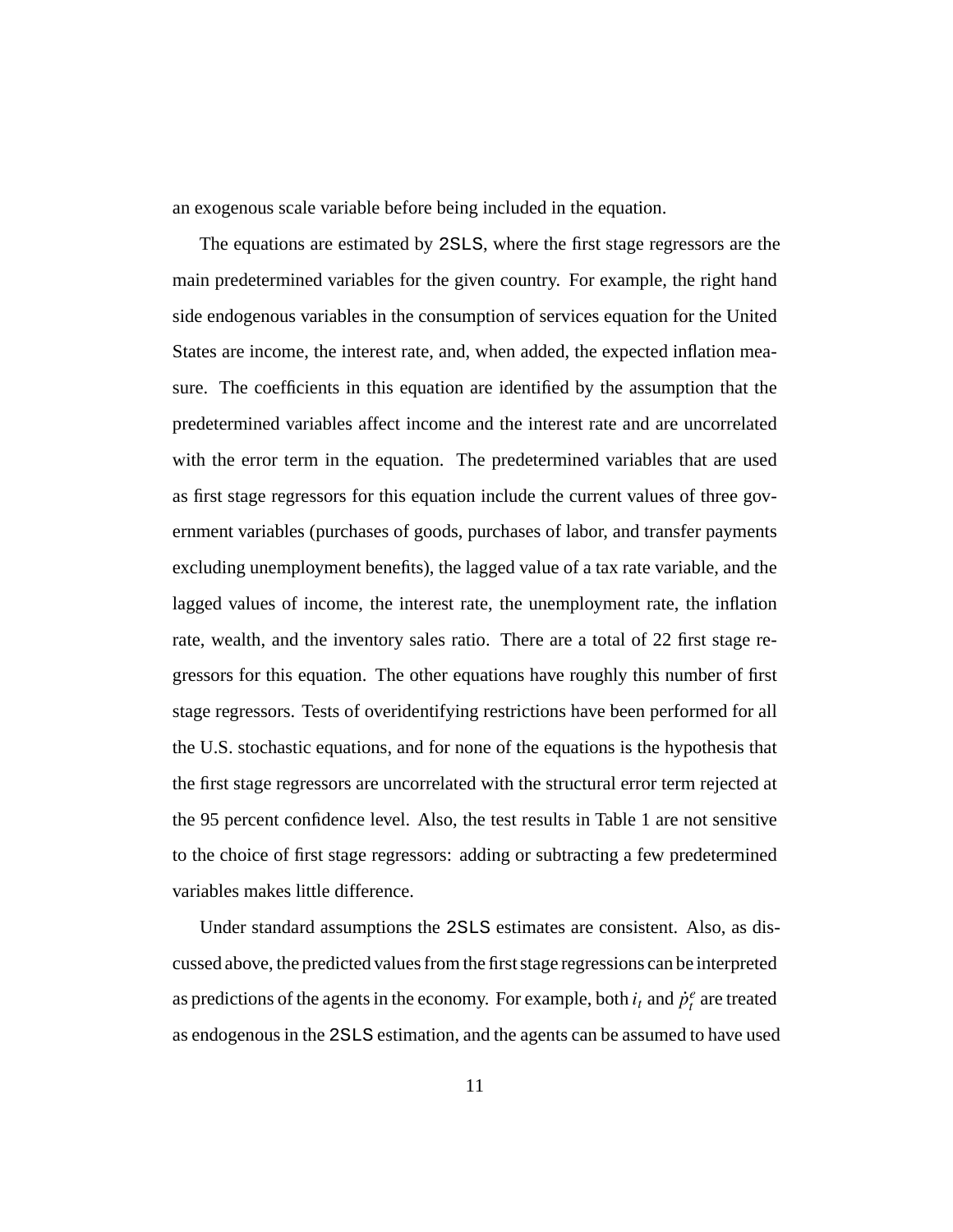the first stage regressions for  $i_t$  and  $\dot{p}_t^e$  for their predictions. These predictions use the information in the predetermined variables in the model. This interpretation is important when considering the use of  $P_{t+1}$  in one of the measures of  $\dot{p}_t^e$ . Agents in effect are assumed to form predictions of  $P_{t+1}$  by running first stage regressions.

In most cases a long term interest rate is used, although for a few countries only a short term interest rate is available. The long term interest rate used for the United States is a mortgage rate for the household expenditure equations. A short term rate is used for the U.S. consumption of services equation.

The results for the real interest rate specification are in the left half of Table 1. They strongly reject the specification. For the United States 15 of the 16  $p$ -values are less than .05. For the other quarterly countries 59 of 72 are less than .05, and for the annual countries 23 of 33 are less than .05.

The results for the nominal interest rate specification, which are in the right half of Table 1, are much stronger. For the United States only 6 of the 16  $p$ -values are less than .05. For the other quarterly countries only 22 of 72 are less than .05, and for the annual countries only 6 of 33 are less than .05.

Table 2 presents the estimates of  $\alpha$  and  $\beta$ . It also presents in the last column the estimate of  $\alpha$  when  $\dot{p}_t^e$  is not included (i.e., when  $\beta$  is constrained to be zero). An interesting question is whether most of the estimates of  $\beta$  are positive. The right half of Table 1 shows that most estimates are not significant, but if most estimates are positive, this would be some evidence in favor of a real interest rate effect (or at least of expected inflation having a positive effect on demand).

Table 2 shows that for the United States only 1 of the 16 estimates of  $\beta$  is positive. For the other quarterly countries 38 of the 72 estimates are positive,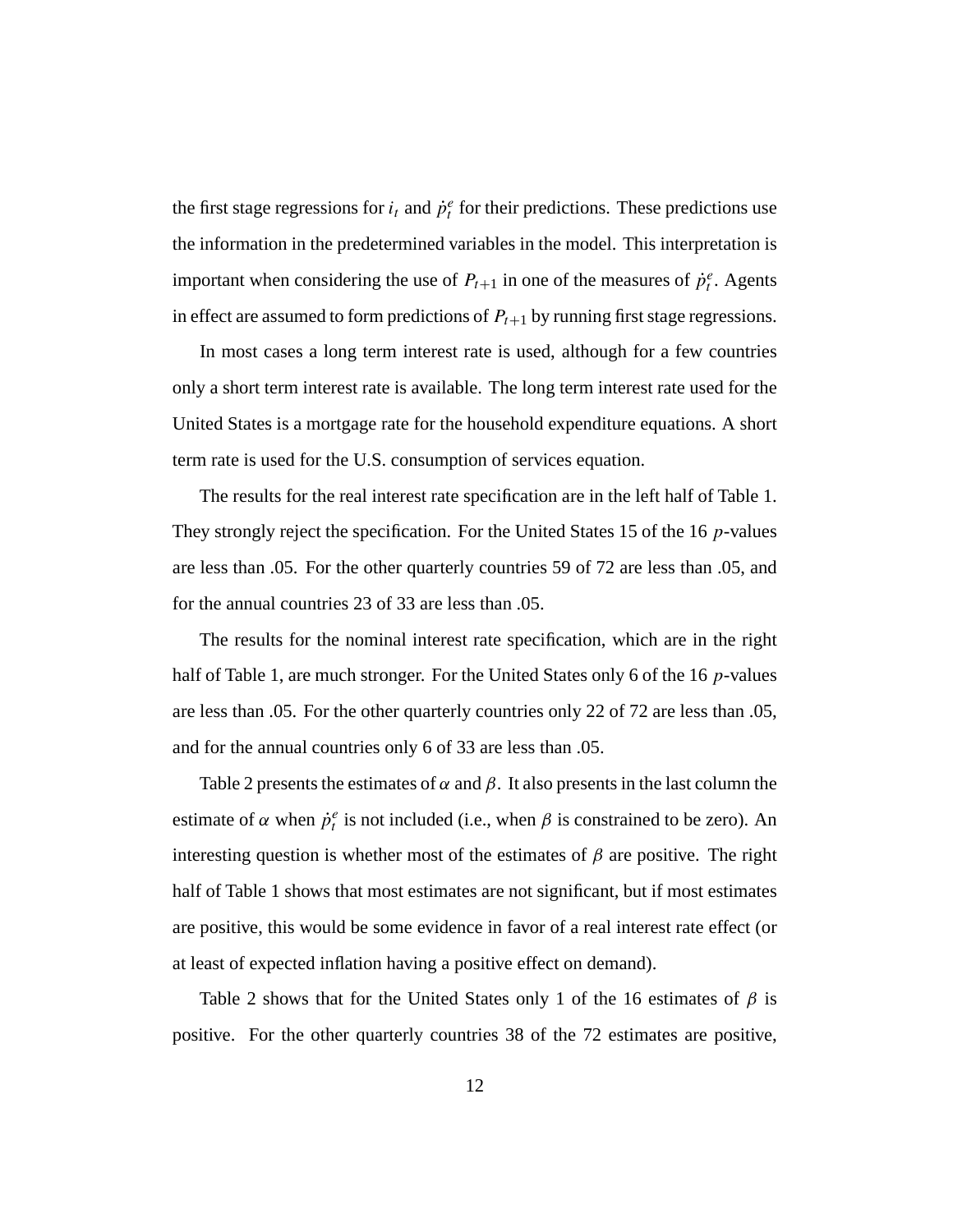and for the annual countries 17 of the 33 estimates are positive. Of the positive coefficients, 13 have t-statistics greater than 2.0, and of the negative coefficients, 18 have t-statistics less than -2.0. There is thus more or less an even mix of positive and negative estimates of  $\beta$  except for the United States, where the negative estimates dominate.

Overall, the nominal interest rate specification clearly dominates the real interest rate specification. Why this is the case is an interesting question. One possibility is that  $\dot{p}_t^e$  is simply a constant, so that the nominal interest rate specification is also the real interest rate specification (with the constant absorbed in the constant term of the equation). If, for example, agents think the monetary authority is targeting a fixed inflation rate, this might be a reason for  $\dot{p}_t^e$  being constant.<sup>5</sup> Whatever the case, the empirical results do not favor the use of  $i_t - \dot{p}_t^e$  in aggregate expenditure equations when  $\dot{p}_t^e$  depends on current and recent values of inflation.

### **3 Real Wealth Effects**

A second possible problem with the aggregate demand equation of the modernview model is the omission of real wealth. Household wealth is a channel through which an inflation shock may have a negative effect on aggregate demand. This channel exists if real household wealth affects real household expenditures and nominal household wealth does not change in percentage terms one for one with

<sup>5</sup>As mentioned in Section 1, some people have criticized Fed behavior in the 1960s and 1970s as being too cautious in controlling inflation. If this is true, then it may be that agents' expectations about inflation were different in the 1960s and 1970s than later (in particular, not constant). However, the hypothesis that Fed behavior was the same before 1979:3 as after 1982:4 was tested in Fair (2001), and it was not rejected.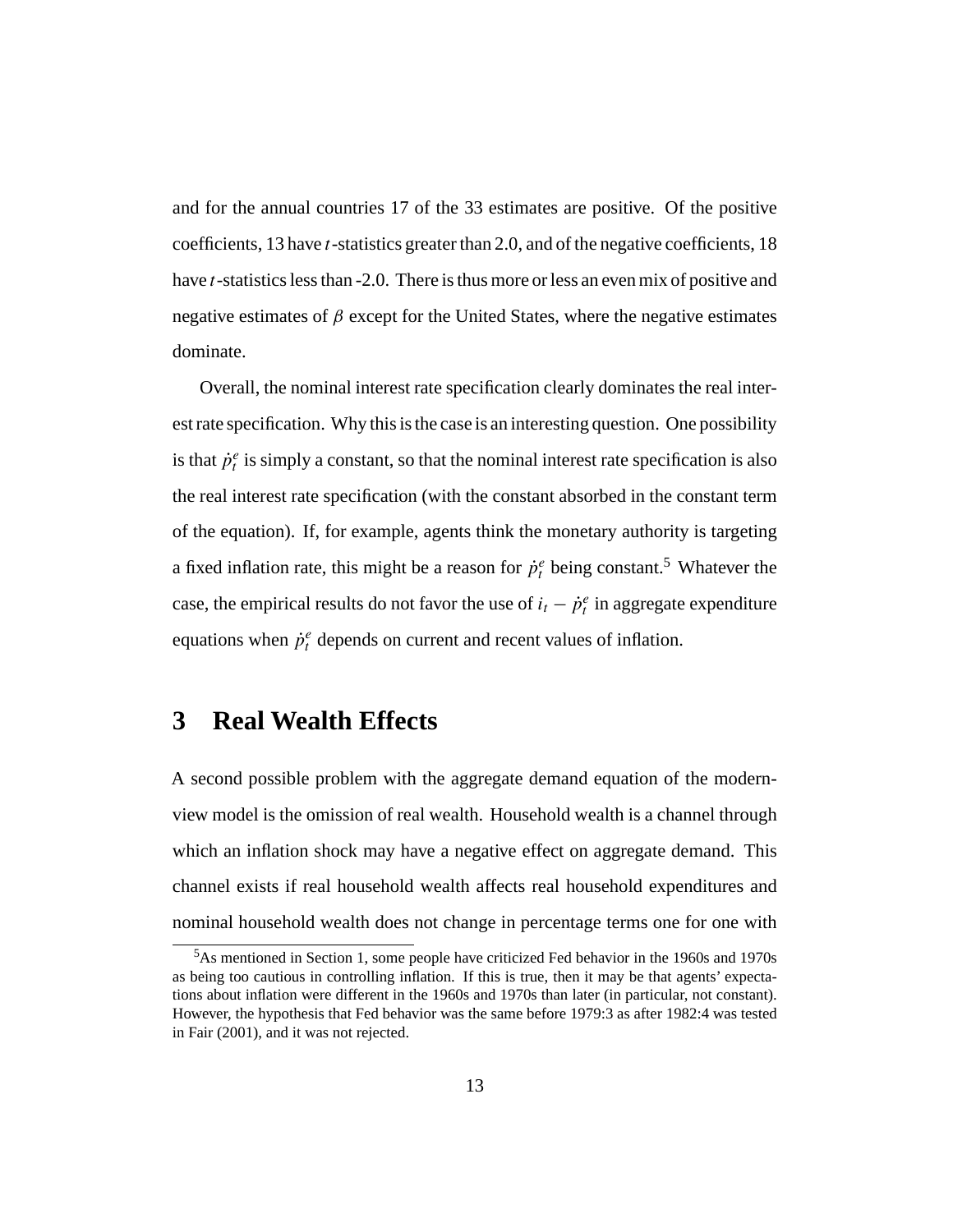the price level.

In many structural macroeconometric models real household wealth is an explanatory variable in household expenditure equations. In the MC model, for example, real household wealth appears in the four U.S. household expenditure equations discussed in the previous section.

Nominal household wealth in the MC model does not increase in percentage terms one for one with the price level. U.S. household wealth changes when the saving of the U.S. household sector changes and when there is a change in the value of corporate equities held. Most of the variation of wealth is from the variation in equity values (stock prices), not from the variation in saving. The key question in the present context is thus how inflation shocks affect stock prices. If the price of a stock is assumed to be the present discounted value of expected future earnings, one needs to estimate how stock prices change when expected future discount rates and earnings change.

In the MC model the capital gains  $(+)$  or losses  $(-)$  on the equity holdings of U.S. households (denoted  $CG<sub>t</sub>$ ) is constructed from data from the U.S. Flow of Funds accounts.  $CG_t$  is highly correlated with the change in the S&P 500 stock price index. When  $CG_t/GDP_{t-1}$  is regressed on  $(SP_t - SP_{t-1})/GDP_{t-1}$ , where SP<sub>t</sub> is the value of the S&P 500 index at the end of quarter t and  $GDP_{t-1}$  is the value of nominal GDP in quarter  $t - 1$ , the results are:

$$
\frac{CG_t}{GDP_{t-1}} = .0438 + 9.69 \frac{SP_t - SP_{t-1}}{GDP_{t-1}}, R^2 = .832, 1954.1 - 2001.4 \tag{1}
$$

 $(GDP_{t-1}$  is used for scale purposes to lessen the chances of heteroscedasticity.)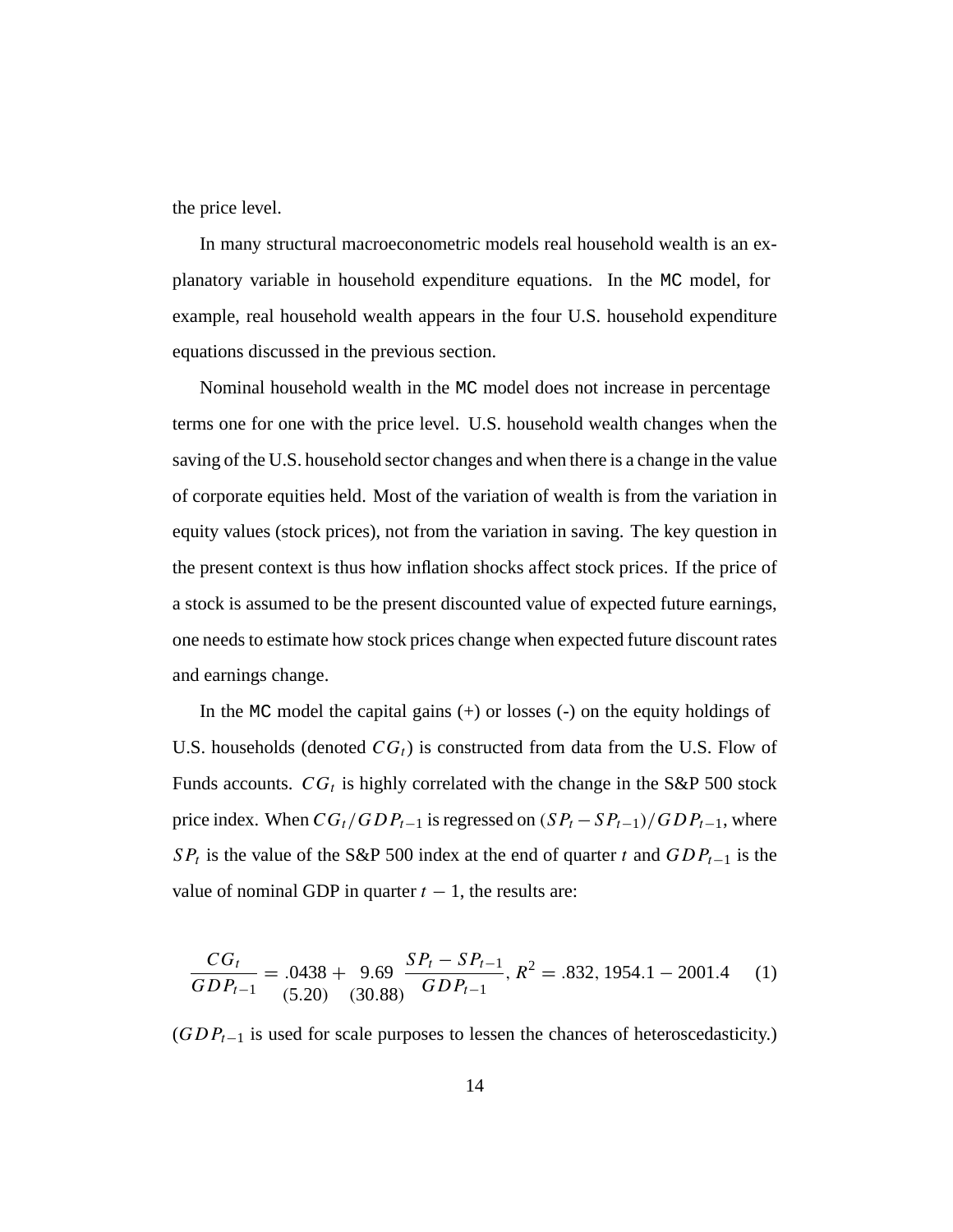The fit of this equation is very high, reflecting the high correlation of  $CG<sub>t</sub>$  and the change in the S&P 500 index.

In the MC model the variable  $CG_t$  is taken to be a function of the change in the nominal AAA bond rate ( $\Delta RB_t$ ) and the change in after tax corporate profits  $(\Delta \Pi_t)$ . The change in the bond rate is meant to proxy for changes in expected future discount rates, and the change in after tax profits is meant to proxy for changes in expected future earnings. The estimated equation is:

$$
\frac{CG_t}{GDP_{t-1}} = .105 - .244 \Delta R_{t} + 6.71 \frac{\Delta \Pi_t}{(0.56)} = .71 \frac{\Delta \Pi_t}{GDP_{t-1}},
$$
\n
$$
R^2 = .018, 1954.1 - 2001.4
$$
\n(2)

If  $SP<sub>t</sub> - SP<sub>t-1</sub>$  is used in place of  $CG<sub>t</sub>$ , the results are:

$$
\frac{SP_t - SP_{t-1}}{GDP_{t-1}} = .00625 - .0272 \Delta RB_t + .767 \frac{\Delta \Pi_t}{(0.69)} GDP_{t-1},
$$
(3)  

$$
R^2 = .015, 1954.1 - 2001.4
$$

These equations were estimated by 2SLS, with the first stage regressors being the main predetermined variables for the United States. The signs of the coefficient estimates in the two equations are as expected, although very little variance of the variables has been explained, with  $R^2$ 's of only .018 and .015. In addition, the coefficient estimates for the profit variable are insignificant. Other explanatory variables were tried in equation (2), including various measures of inflation, but no significant variables could be found other than the change in the bond rate. Equation (2) is used for the results in Section 5.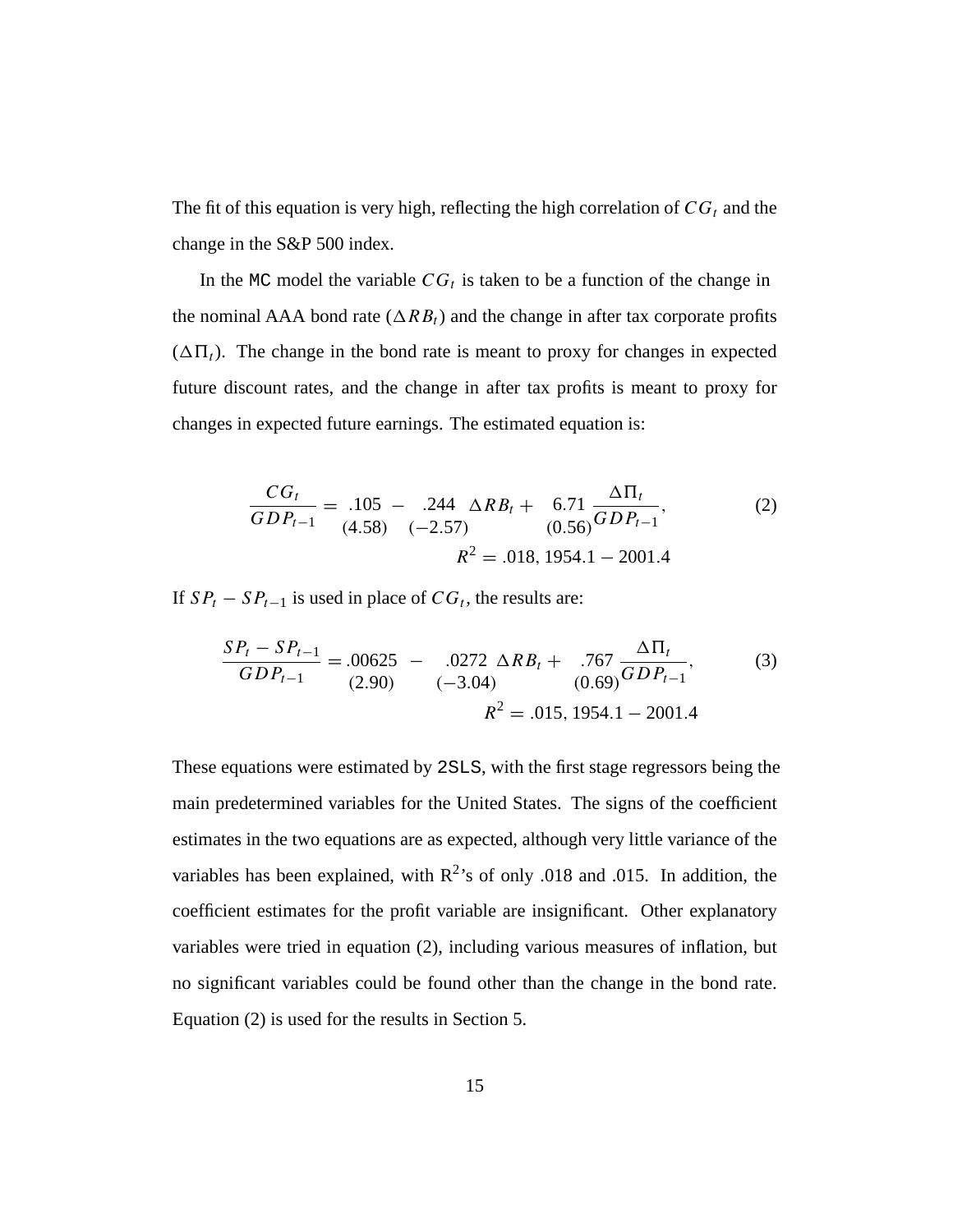#### **4 Real Income Effects**

A third possible problem with the aggregate demand equation of the modern-view model is the omission of real income effects. If a shock increases prices more than wages in the short run, there is a fall in real wages and thus real income, and this has a negative effect on real household expenditures.

The omission of wages from the modern-view model can be traced back to the late 1970s, where there began a movement, led by Robert J. Gordon, away from the estimation of structural price and wage equations to the estimation of reduced form price equations (i.e., price equations that do not include wage rates as explanatory variables).<sup>6</sup> This line of research evolved to the estimation of "NAIRU" equations, where the inflation rate depends on the expected future inflation rate, the deviation of the unemployment rate from its natural rate (the NAIRU value), and cost shocks. The expected future inflation rate is usually taken to depend on past inflation rates, where the coefficients on the past rates sum to one. An output gap measure may be substituted for the deviation of the unemployment rate from its natural rate. Equations of this type represent the modern view.

A more structural approach is to specify a price equation with the wage rate as one of the explanatory variables and a wage rate equation with the price level as one of the explanatory variables, where the two equations are estimated by a technique like 2SLS to account for simultaneity bias. In Fair (2000) a structural price and wage model was compared to the NAIRU model, and the results supported the structural model over the NAIRU model.<sup>7</sup>

 ${}^{6}$ See, for example, Gordon (1980) and Gordon and King (1982).

<sup>&</sup>lt;sup>7</sup>Another difference between the structural price and wage equations tested in Fair (2000) and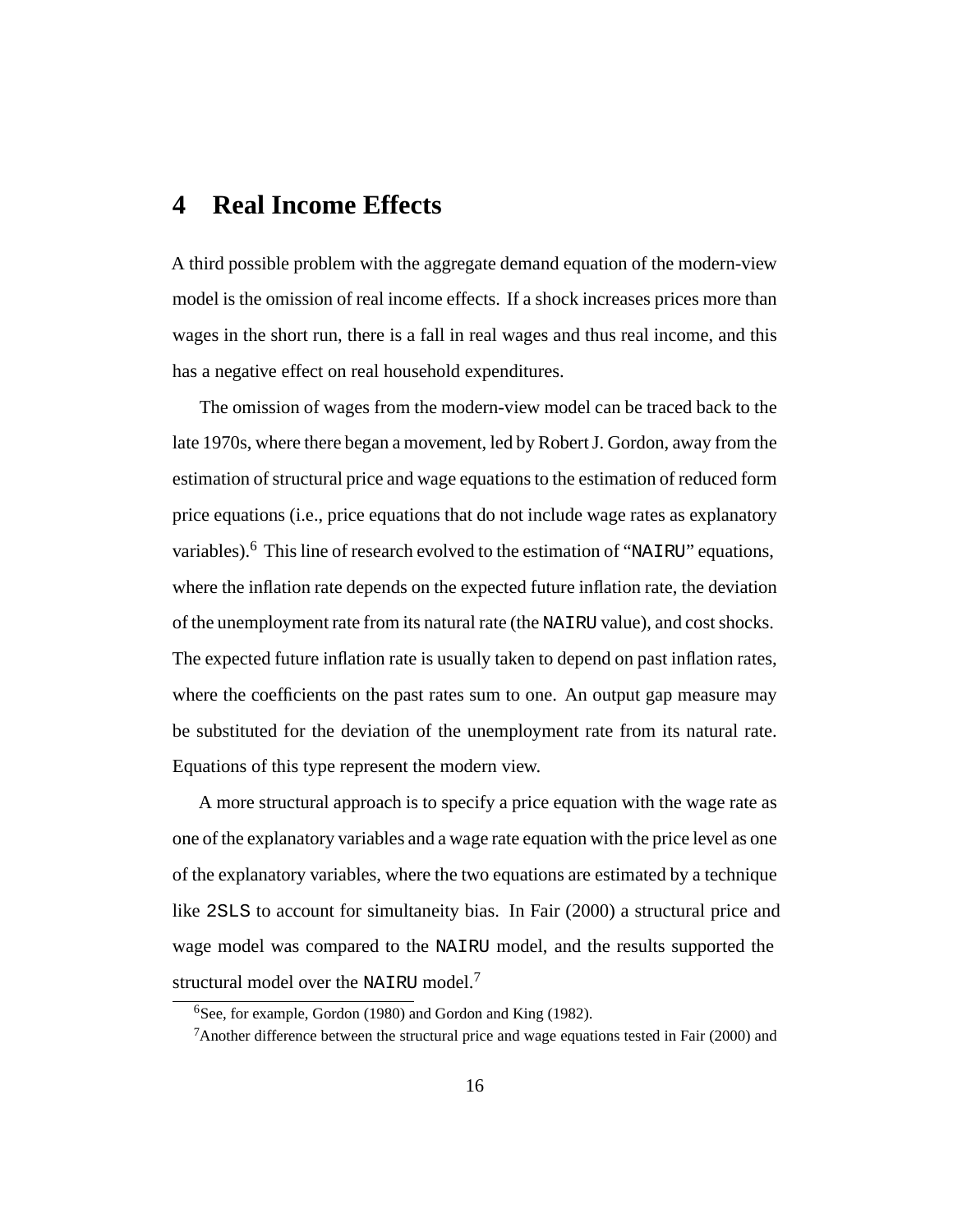The MC model has estimated price and wage equations for each country. These equations have the property that a cost shock, such as an increase in the price of oil, affects prices more than wages initially, so that a positive shock results in an initial fall in the real wage. These equations are used in the next section.

# **5 Estimated Effects in the MC Model of a Positive Inflation Shock**

This section examines the effects of a positive U.S. inflation shock in the MC model. This model 1) uses nominal interest rates in the expenditure equations, 2) accounts for real wealth effects, 3) has structural price and wage equations in which a positive inflation shock like an oil price shock initially lowers the real wage, and 4) accounts for real income effects. Given the discussion in the previous sections, one would expect a positive inflation shock with the nominal interest rate held constant to be contractionary in the model, which it will be seen is the case.

To examine the effects of an inflation shock in the model, the following experiment was run. The period used is 1994:1–1998:4, 20 quarters. The first step was to add the estimated (historical) errors to the model and take them to be exogenous. This means that when the model is solved using the actual values of all

the price equation of the modern view concerns long run dynamics. Two dynamic restrictions are imposed by the modern-view (NAIRU) specification: 1) the coefficients on past inflation rates sum to one and 2) the current and past price levels (in logs) appear only in first differenced form (i.e., as inflation rates). These two restrictions were tested for the United States in Fair (2000) and rejected. The results suggest that price equations should be specified in terms of price levels with no restrictions on the coefficients of the past price levels. The long run dynamic properties of the NAIRU specification are thus subject to some doubt. For purposes of the present paper, however, the main point is that because of its reduced form nature, the NAIRU specification ignores wage and price interactions.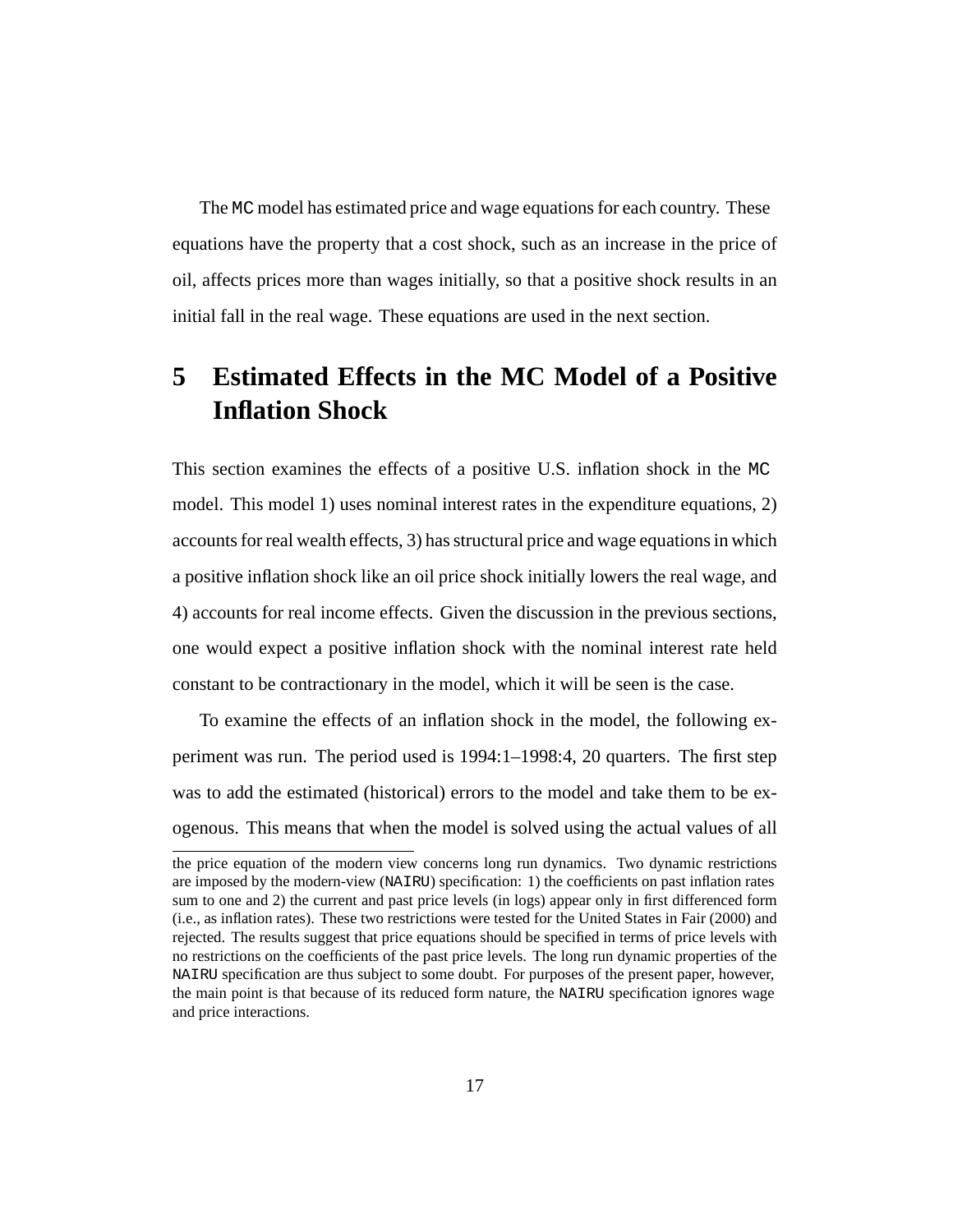the exogenous variables, a perfect tracking solution results. The base path for the experiment is thus just the historical path. Then the constant term in the U.S. price equation was increased by .005 (.50 percentage points) from its estimated value.<sup>8</sup> Also, the estimated interest rate rule for the Fed was dropped, and the nominal short term interest rate was taken to be exogenous for the United States. The model was then solved. The difference between the predicted value of each variable and each period from this solution and its base (actual) value is the estimated effect of the price-equation shock. Remember that this is an experiment in which there is no change in the U.S. short term nominal interest rate because the U.S. interest rate rule was dropped. There is also no effect on U.S. long term nominal interest rates because they depend only on current and past U.S. short term nominal interest rates.

Selected results from this experiment are presented in Table 3. The main point for present purposes is in row 1, which shows that real GDP falls: the inflation shock is contractionary. The rest of this section is simply a discussion of some of the details.

Row 2 shows the effects of the change in the constant term in the price equation on the price level. The price level is .52 percent higher than its base value in the first quarter, 1.00 percent higher in the second quarter, and so on through the twentieth quarter, where it is 4.44 percent higher. (The shock to the price equation

 $8$ Note that this is a shock to the price equation, not to the wage equation. It is similar to an increase in the price of oil. In the MC model an increase in the price of oil (which is exogenous) increases the U.S. price of imports, which is an explanatory variable in the U.S. price equation. Either an increase in the constant term in the price equation or an increase in the price of oil leads to an initial fall in the real wage because wages lag prices. If the shock were instead to the wage equation, there would be an initial rise in the real wage, which would have much different effects.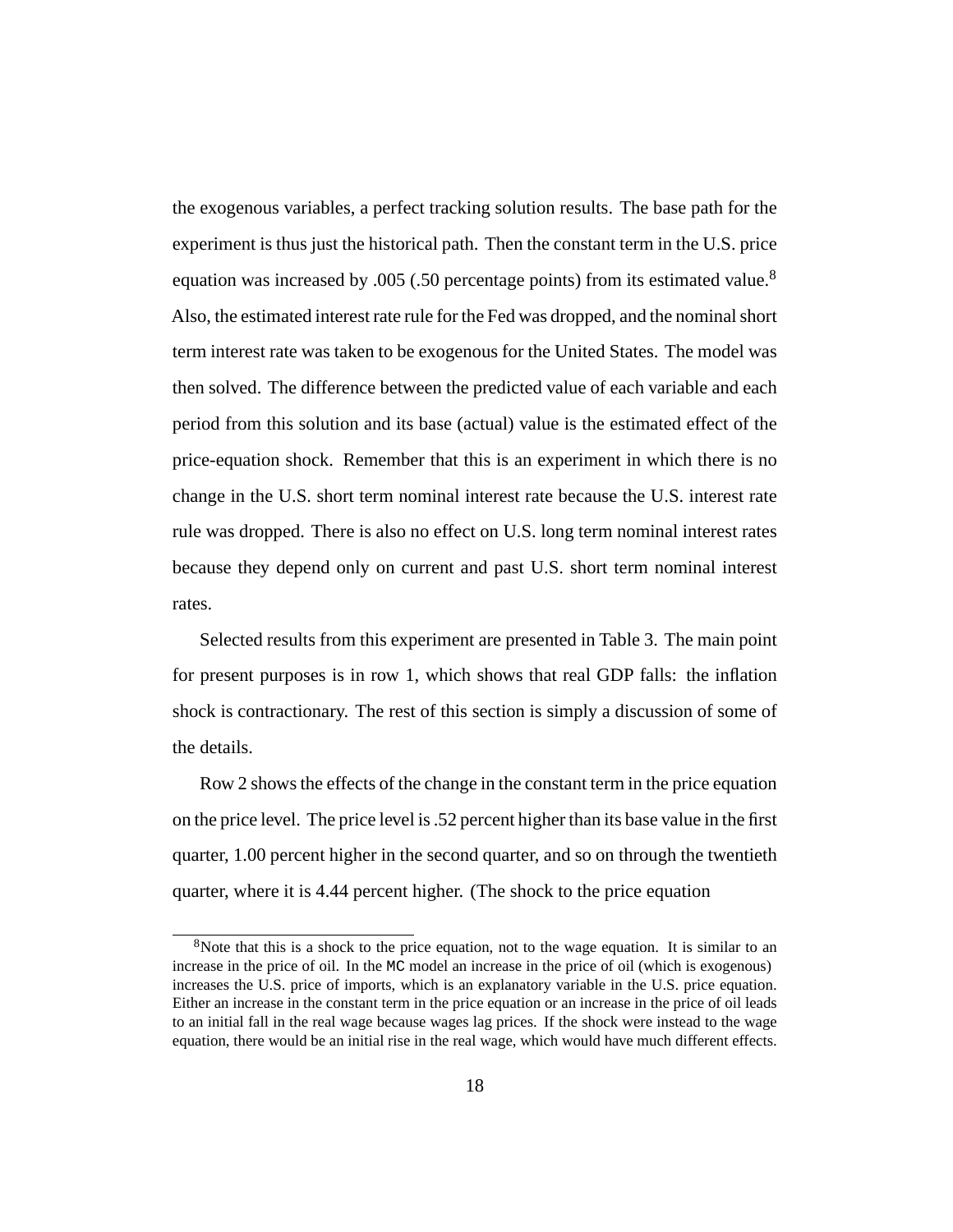| <b>Nominal Interest Rate Unchanged from Base Values</b> |                    |                                 |        |         |                |         |         |         |         |  |  |
|---------------------------------------------------------|--------------------|---------------------------------|--------|---------|----------------|---------|---------|---------|---------|--|--|
|                                                         |                    | <b>Changes from Base Values</b> |        |         |                |         |         |         |         |  |  |
|                                                         |                    | <b>Quarters Ahead</b>           |        |         |                |         |         |         |         |  |  |
|                                                         | Variable           | $\mathbf{1}$                    | 2      | 3       | $\overline{4}$ | 8       | 12      | 16      | 20      |  |  |
| 1.                                                      | Real GDP           | $-.04$                          | $-.12$ | $-.23$  | $-.36$         | $-.91$  | $-1.32$ | $-1.58$ | $-1.76$ |  |  |
| 2.                                                      | Price level        | .52                             | 1.00   | 1.43    | 1.81           | 2.99    | 3.72    | 4.18    | 4.44    |  |  |
| 3.                                                      | Wage rate          | .42                             | .80    | 1.15    | 1.45           | 2.35    | 2.87    | 3.17    | 3.31    |  |  |
| 4.                                                      | Real DPI           | $-.21$                          | $-.42$ | $-.63$  | $-0.84$        | $-1.65$ | $-2.25$ | $-2.73$ | $-3.07$ |  |  |
| 5.                                                      | $\Delta \Pi$       | 2.4                             | 1.7    | 1.5     | 1.3            | 1.5     | 1.3     | 1.0     | 1.4     |  |  |
| 6.                                                      | CG                 | 16.4                            | 11.1   | 12.2    | 10.1           | 17.7    | 27.5    | 19.8    | 65.6    |  |  |
| 7.                                                      | <b>Real Wealth</b> | $-.26$                          | $-.51$ | $-.74$  | $-.95$         | $-1.62$ | $-2.04$ | $-2.28$ | $-2.42$ |  |  |
| 8.                                                      | CS                 | $-.02$                          | $-.07$ | $-.13$  | $-.21$         | $-.60$  | $-0.99$ | $-1.31$ | $-1.57$ |  |  |
| 9.                                                      | <b>CN</b>          | $-.02$                          | $-.07$ | $-.15$  | $-.25$         | $-.74$  | $-1.18$ | $-1.52$ | $-1.76$ |  |  |
| 10.                                                     | CD                 | $-16$                           | $-46$  | $-.85$  | $-1.29$        | $-3.41$ | $-5.27$ | $-6.46$ | $-7.03$ |  |  |
| 11.                                                     | <b>IH</b>          | $-.41$                          | $-.99$ | $-1.71$ | $-2.49$        | $-5.67$ | $-7.22$ | $-7.92$ | $-7.80$ |  |  |
| 12.                                                     | IK                 | $-.06$                          | $-.21$ | $-.44$  | $-.74$         | $-2.33$ | $-3.41$ | $-3.92$ | $-4.10$ |  |  |
| 13.                                                     | yen/\$ rate        | $-.03$                          | $-.07$ | $-14$   | $-.21$         | $-.61$  | $-1.05$ | $-1.44$ | $-1.76$ |  |  |
| 14.                                                     | DM/\$ rate         | $-.05$                          | $-.13$ | $-.25$  | $-.39$         | $-1.03$ | $-1.64$ | $-2.09$ | $-2.36$ |  |  |
| 15.                                                     | Price of imports   | .13                             | .18    | .24     | .30            | .70     | .94     | 1.02    | .68     |  |  |
| 16.                                                     | Price of exports   | .47                             | .88    | 1.26    | 1.60           | 2.64    | 3.31    | 3.73    | 3.98    |  |  |
| 17.                                                     | Real imports       | $-.03$                          | $-.15$ | $-.37$  | $-.66$         | $-2.27$ | $-3.72$ | $-4.73$ | $-5.34$ |  |  |
| 18.                                                     | Real exports       | $-.04$                          | $-.09$ | $-14$   | $-.20$         | $-.46$  | $-.77$  | $-1.19$ | $-1.33$ |  |  |
| 19.                                                     | Cur. Act.          | .06                             | .13    | .22     | .31            | .62     | .93     | 1.12    | 1.32    |  |  |

**Table 3 Effects of a Positive Shock to the U.S. Price Equation**

• All variables but 13 and 14 are for the United States.

• Notation: DPI = Disposable Personal Income,

 $\Delta \Pi$  = Change in After Tax Corporate Profits,

 $CG =$  Capital Gains or Losses on Stocks Held by the Household Sector,

 $CS =$  Consumption of Services,  $CN =$  Consumption of Non Durables,

 $CD =$  Consumption of Durables,  $IH =$  Housing Investment,

IK = Nonresidential Fixed Investment,

Cur. Act. = U.S. Nominal Current Account as a percent of Nominal GDP.

- Changes are in percentage points except for  $\Delta \Pi$  and  $CG$ , which are in billions of dollars.
- Simulation period is 1994.1–1998.4.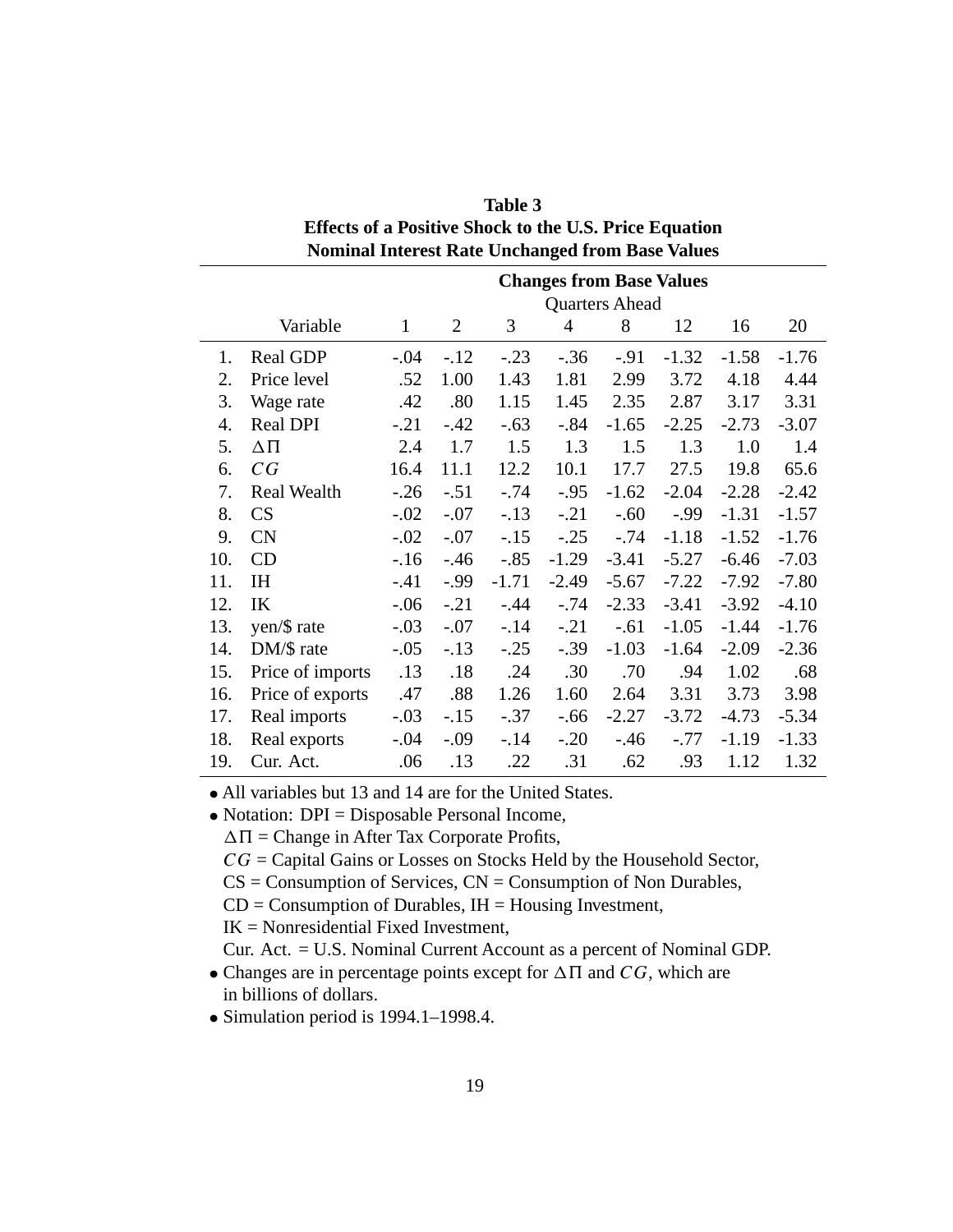accumulates over time because of the lagged dependent variable in the equation.) Row 3 versus row 2 shows that the nominal wage rate rises less than the price level, and so there is a fall in the real wage rate. Row 4 shows that real disposable income falls. (Although not shown, nominal disposable income increases.) Real disposable income falls because of the fall in the real wage rate and because some nonlabor nominal income, such as interest income, rises less in percentage terms than the price level.

The change in nominal profits is higher (row 5), and this in turn leads to a small increase in capital gains  $(CG)$  for the household sector (row 6). (This is equation (2) in Section 3 at work.) For example, the increase in capital gains in the first quarter is \$16.4 billion. (CG is not affected by any nominal interest rate changes because there are none.) The increase in CG leads to an increase in nominal household wealth (not shown), but row 7 shows that real household wealth is lower. This means that the percentage increase in nominal household wealth is smaller than the percentage increase in the price level. Put another way, equation (2) in Section 3 does not lead to a large enough increase in  $CG$  to have real household wealth rise.

The fall in real income and real wealth leads to a fall in the four categories of household expenditures (rows 8–11). Nonresidential fixed investment is lower (row 12), which is a response to the lower values of output.

Rows 13 and 14 present the Japanese and German nominal exchange rates relative to the U.S. dollar. (An increase in a rate is a depreciation of the currency.) The two currencies appreciate relative to the dollar. This is because the U.S. price level rises relative to the Japanese and German price levels, which leads, other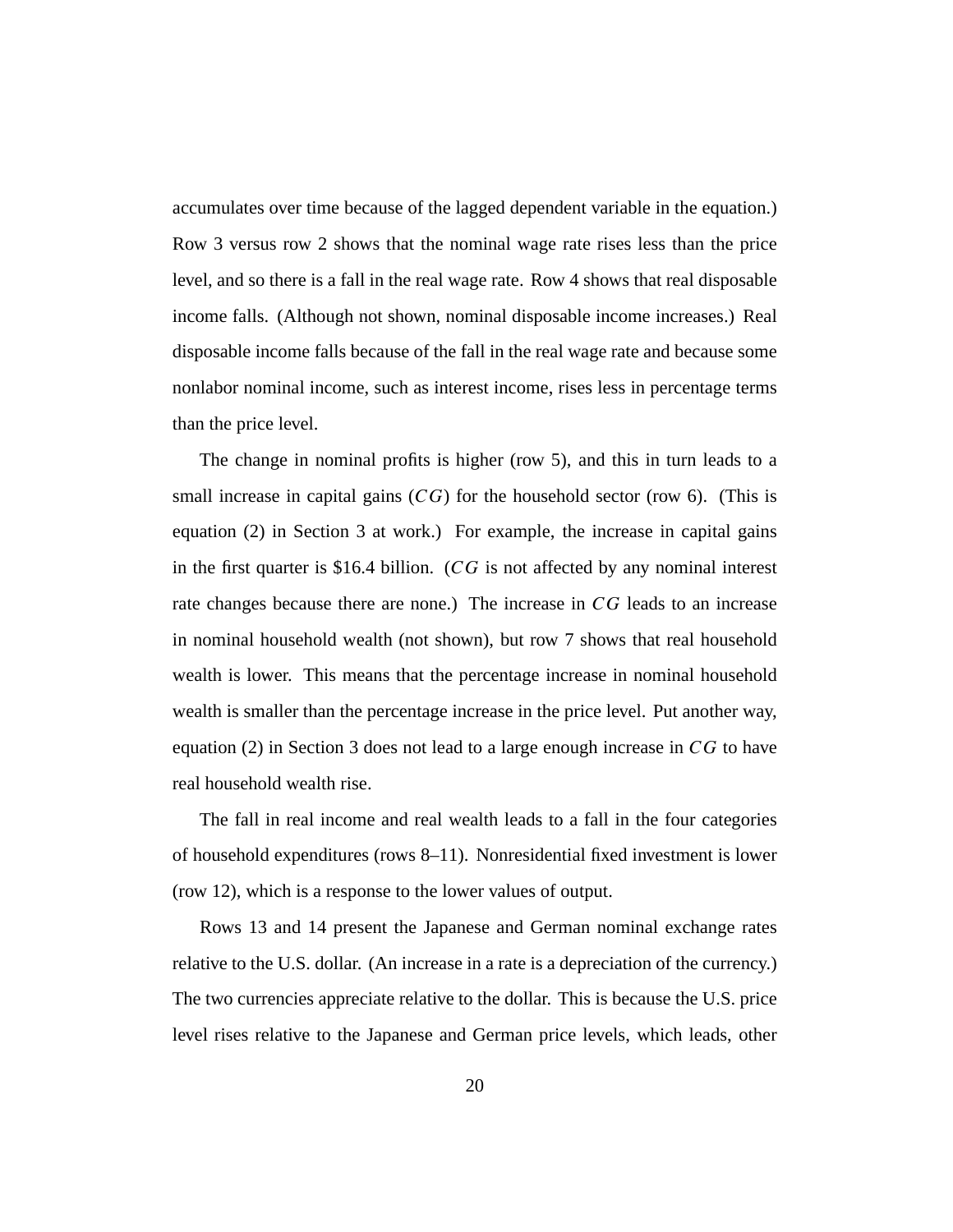things being equal, to an appreciation of the yen and deutsche mark through the estimated equations for two exchange rates.

Row 15 shows that the U.S. import price level rises, which is due to the depreciation of the dollar, and row 16 shows that the U.S. export price level rises, which is due to the increase in the overall U.S. price level.

The real value of imports in the model responds negatively to the import price level relative to the domestic price level and positively to real income. Row 17 shows that the real income effect dominates. The negative effect from the fall in real income dominates the positive effect from the fall in the price of imports relative to the domestic price level. The real value of U.S. exports is lower (row 18), which is due to a higher relative U.S. export price level. (The export price level increases more than the dollar depreciates, and so U.S. export prices in other countries' currencies increase.) Even though the real value of U.S. exports is lower, there is an improvement in the nominal U.S. current account (row 19). This improvement is initially due to the higher U.S. export price level (a J curve type of effect) and later to the fact that the real value of U.S. imports falls more than does the real value of U.S. exports. In other words, the contractionary U.S. economy helps improve the U.S. current account because of the fall in imports.

The MC model is not constrained to have long run steady state values. Regarding long run effects, the present experiment is somewhat artificial because of the dropping of the estimated interest rate rule of the Fed. The rule has the property that, other things being equal, the Fed will lower the nominal interest rate when the U.S. economy contracts. This will then help bring the economy out of the contraction. The present experiment is merely meant to show what would be the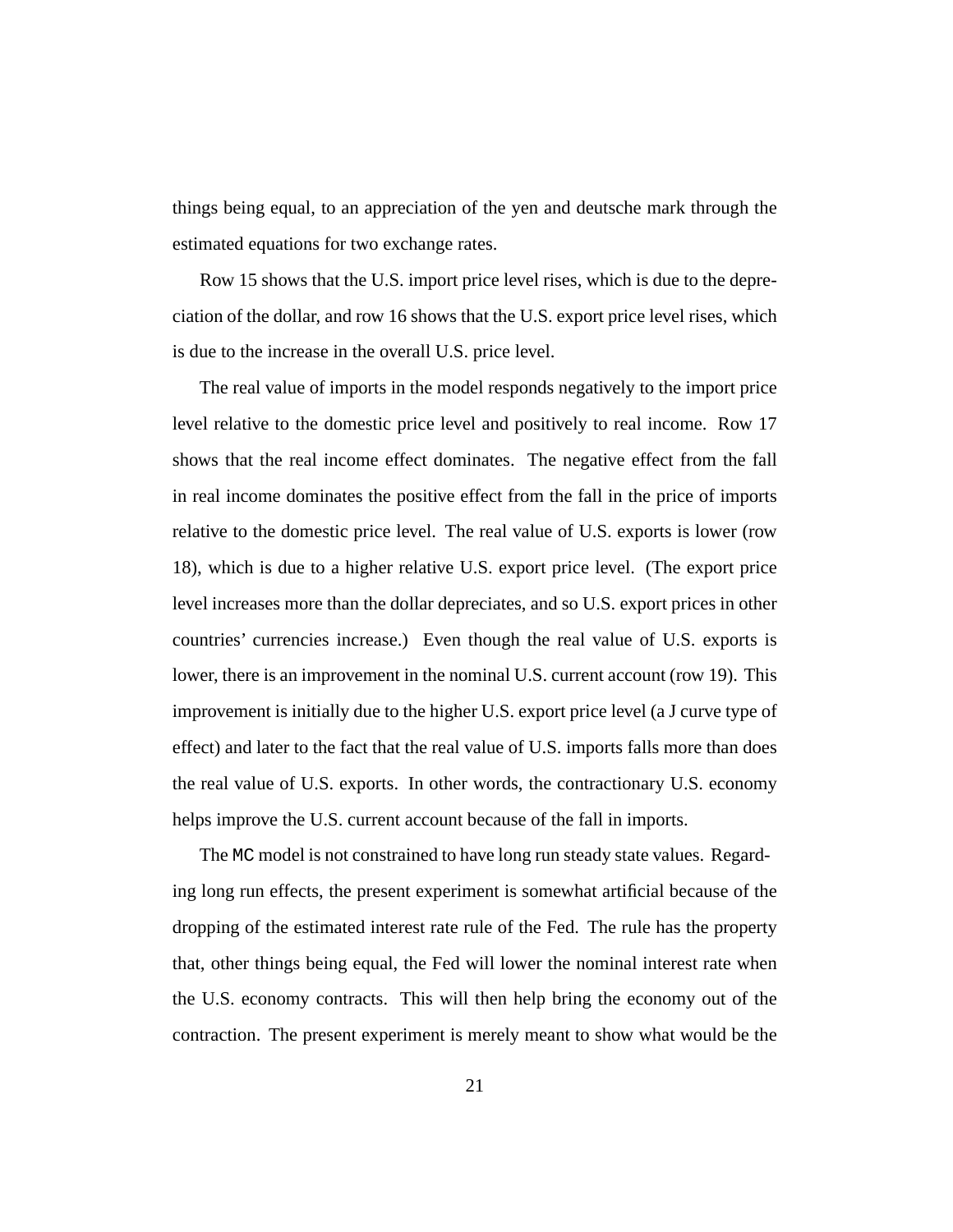case if the rule were dropped. In practice, of course, the Fed would react.

#### **6 Rational Expectations**

Expectations are not rational in the version of the MCmodel used for the experiment in the previous section. The rational expectations (RE) assumption has been tested for many of the equations of the MC model, $9$  and very little support has been found. Nevertheless, RE versions of the MC model have been analyzed using the extended path solution method in Fair and Taylor (1983, 1990), and for many experiments these versions have similar properties to those of non RE versions. The RE assumption mostly changes the timing of the effects. If, for example, it is assumed in the MC model that U.S. households have rational expectations regarding future real income, it is still the case that a positive inflation shock has a negative effect on current household expenditures. The effect is in fact larger under the RE assumption, since real income is lower in the future as well as the present and households know this and thus cut back expenditures more now. None of the main points about the MC model's properties in Section 5 hinge on whether or not expectations are rational.

## **7 The FRB/US Model**

The FRB/US model—Federal Reserve Board (2000)—is sometimes cited as a macroeconometric model that is consistent with the modern view (see, for example,

<sup>9</sup>See Fair (1993) for a discussion of the testing procedure, and Fair (1994) and the website for results of the tests.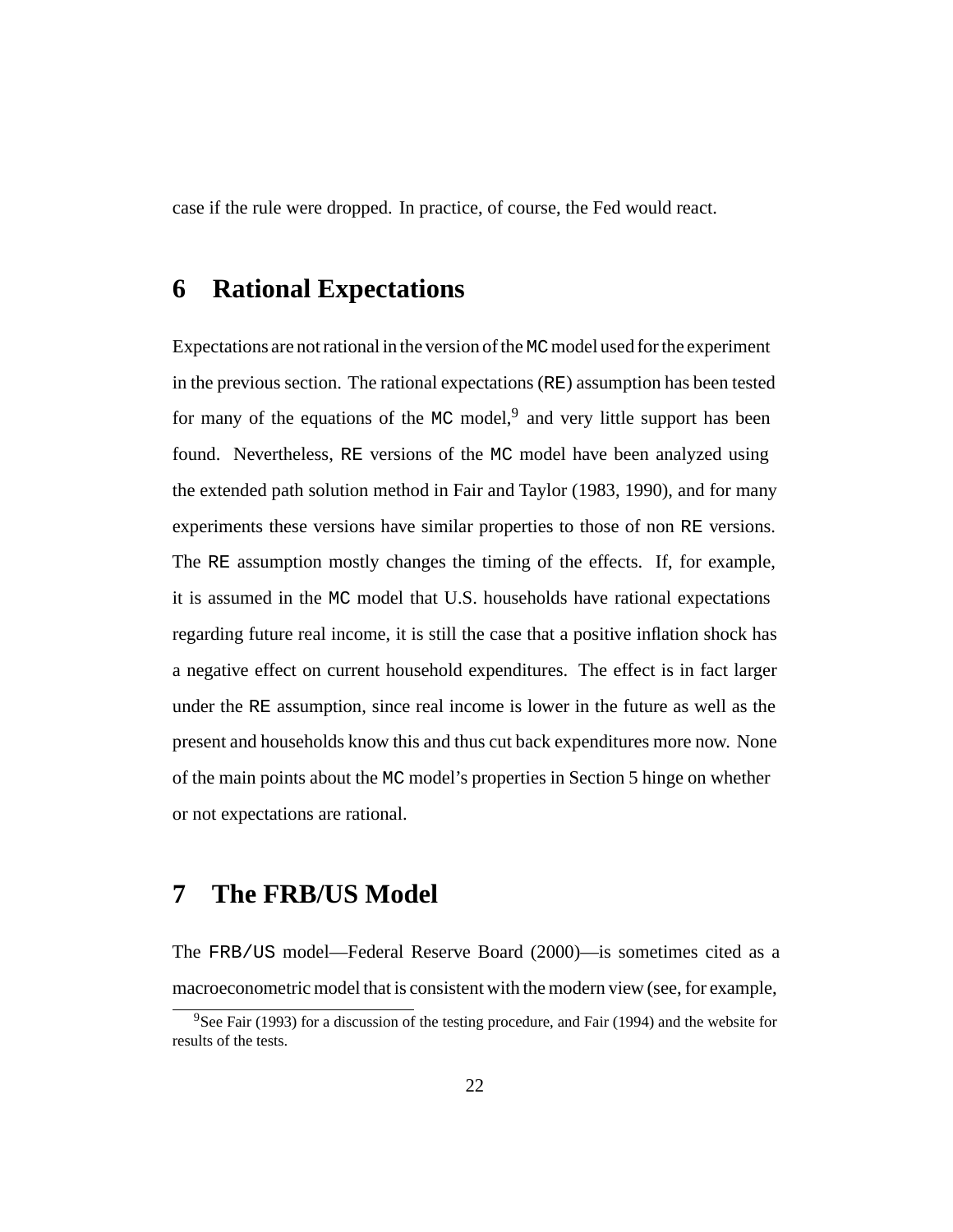Taylor (2000), p. 91). This model has strong real interest rate effects. In fact, if government spending is increased in the FRB/US model with the nominal interest rate held constant, real output eventually expands so much that the model will no longer solve.<sup>10</sup> The increase in government spending raises inflation, which with nominal interest rates held constant lowers real interest rates, which leads to an unlimited expansion. The model is not stable unless there is a nominal interest rate rule that leads to an increase in the real interest rate when inflation increases.

It may seem puzzling that two macroeconometric models could have such different properties. Given the empirical results in Sections 2 and 3, how can it be that the FRB/US model finds such strong real interest rate effects? The answer is that many restrictions have been imposed on the model that have the effect of imposing large real interest rate effects. In most of the expenditure equations real interest rate effects are imposed rather than estimated. Direct tests of nominal versus real interest rates like the one used in Section 2 are not done, and so there is no way of knowing what the data actually support in the FRB/US expenditure equations.

Large stock market effects are also imposed in the FRB/US model. Contrary to the estimate of equation (2) in Section 3, which shows fairly small effects of nominal interest rates and nominal earnings on stock prices, the FRB/US model has extremely large effects. A one percentage point decrease in the real interest rate leads to a 20 percent increase in the value of corporate equity (Reifschneider, Tetlow, and Williams (1999), p. 5). At the end of 1999 the value of corporate equity was about \$20 trillion (using data from the U.S. Flow of Funds accounts), and 20

<sup>&</sup>lt;sup>10</sup>Private correspondence with Andrew Levin and David Reifschneider.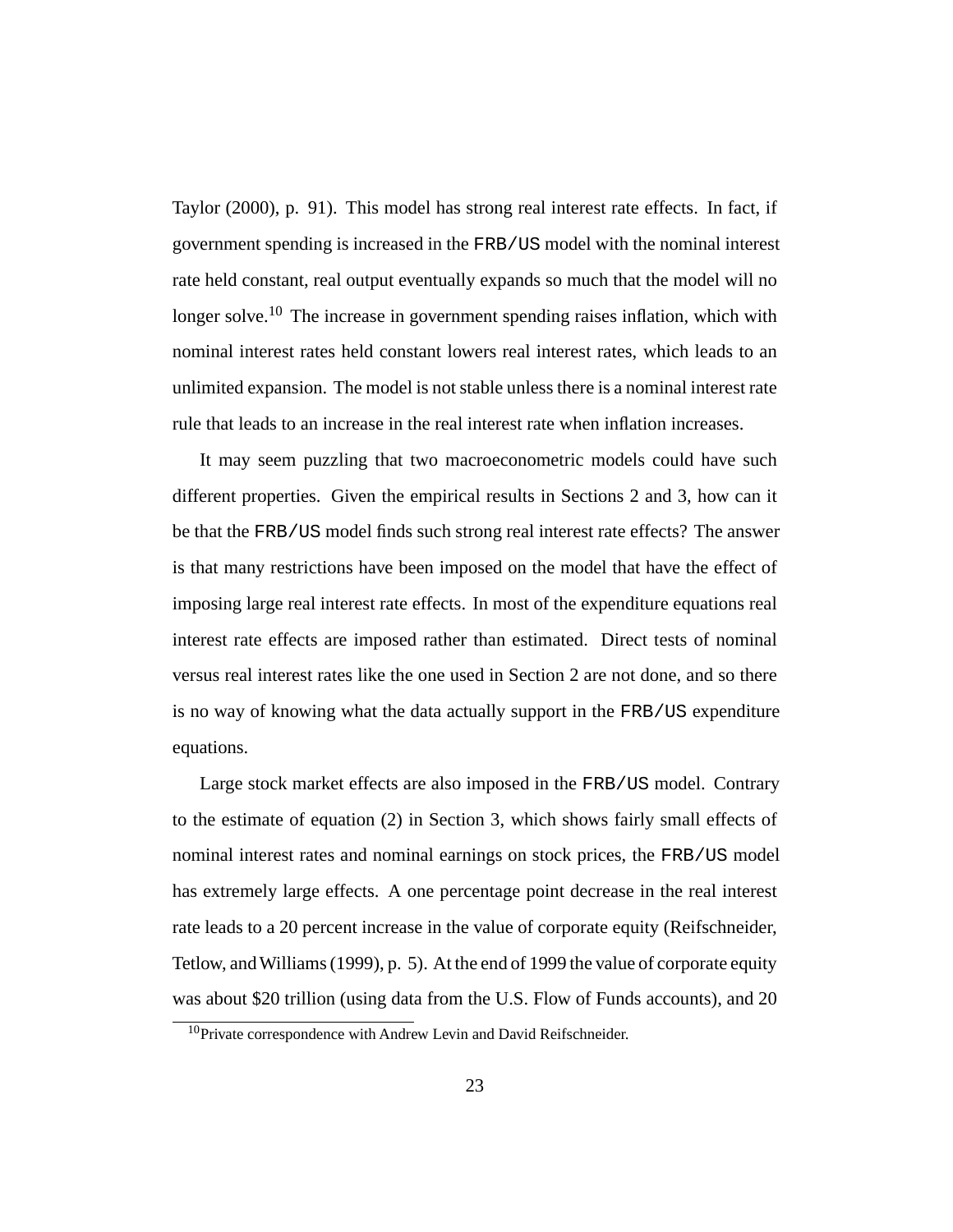percent of this is \$4 trillion. There is thus a huge increase in nominal household wealth for even a one percentage point decrease in the real interest rate. A positive inflation shock with the nominal interest rate held constant, which lowers the real interest rate, thus results in a large increase in both nominal and real wealth in the model. The increase in real wealth then leads through the wealth effect in the household expenditure equations to a large increase in real expenditures. This channel is an important contributor to the model not being stable when there is an increase in inflation greater than the nominal interest rate. Again, this stock price effect is imposed rather than estimated, and so it is not necessarily the case that the data are consistent with this restriction. The empirical work in Section 3 does not find large increases in stock prices in response to changes in interest rates and earnings, certainly nothing close to what is imposed in the FRB/US model.

There is thus no puzzle about the vastly different properties of the two models. It is simply that important real interest rate restrictions have been imposed in the FRB/US model and not in the MC model. One of the main points of this paper is that the data do not appear to support these restrictions.

#### **8 Conclusion**

The results in this paper suggest that a positive inflation shock with the nominal interest rate held constant is contractionary, contrary to the properties of the modern-view model. If this is true, it has important implications for monetary policy. If a positive inflation shock is contractionary with the nominal interest rate held constant, the coefficient on inflation in the nominal interest rate rule need not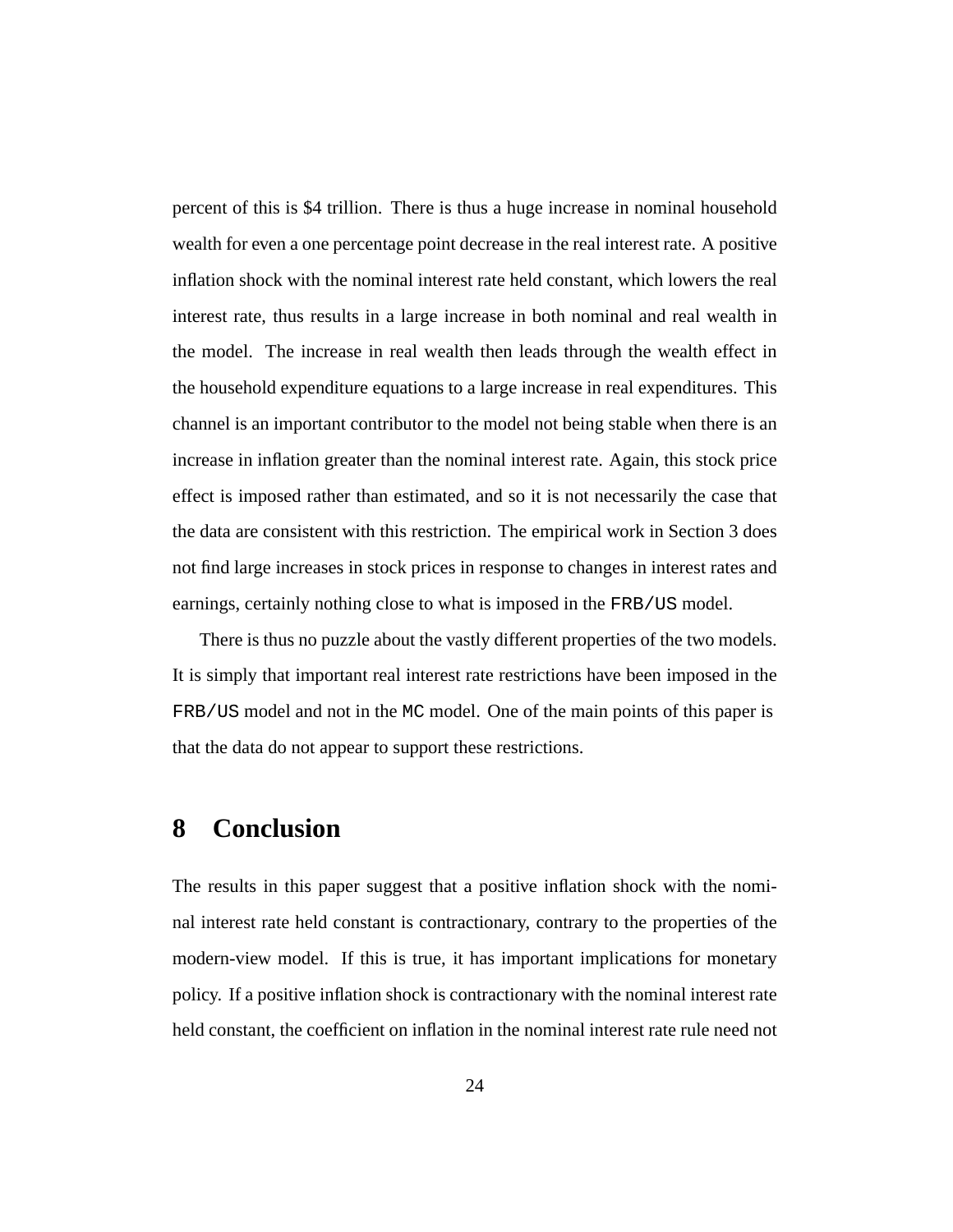be greater than one for the economy to be stable. Or if one is concerned with optimal policies, the optimal response by the Fed to an inflation shock is likely to be much smaller if inflation shocks are contractionary than if they are expansionary.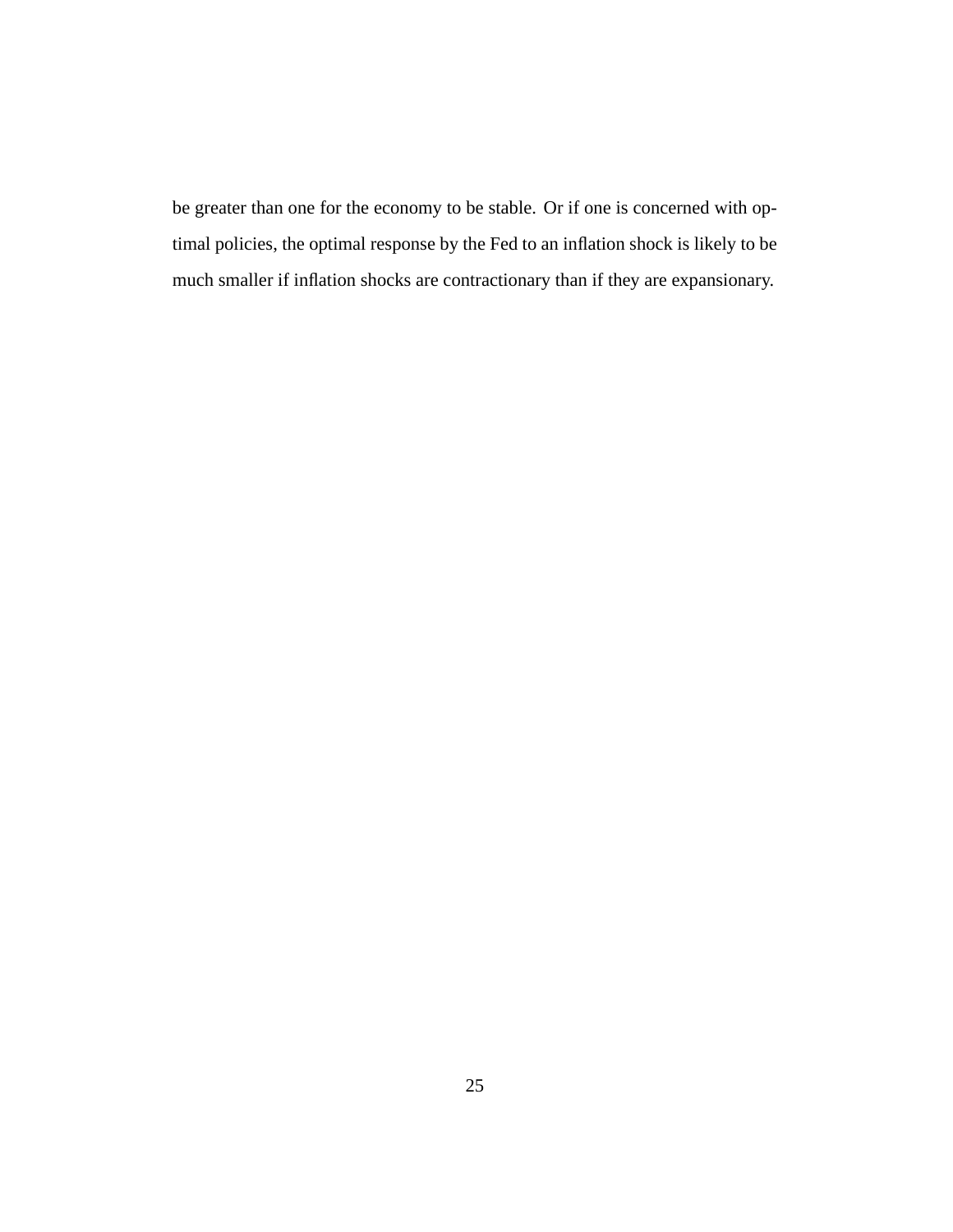#### **References**

- [1] Clarida, Richard, Jordi Galí, and Mark Gertler, 1999, "The Science of Monetary Policy: A New Keynesian Perspective," *The Journal of Economic Literature*, 37, 1661-1707.
- [2] , 2000, "Monetary Policy Rules and Macroeconomic Stability: Evidence and Some Theory," *The Quarterly Journal of Economics*, 115, 147-180.
- [3] Fair, Ray C., 1993, "Testing the Rational Expectations Hypothesis in Macroeconometric Models," *Oxford Economic Papers*, 45, 169-190.
- [4] , 1994, *Testing Macroeconometric Models*, Cambridge, MA: Harvard University Press.
- [5] , 2000, "Testing the NAIRU Model for the United States," *The Review of Economics and Statistics*, 82, 64-71.
- [6] , 2001, "Actual Federal Reserve Policy Behavior and Interest Rate Rules," *FRBNY Economic Policy Review*, 7, 61-72.
- [7] , and John B. Taylor, 1983, "Solution and Maximum Likelihood Estimation of Dynamic Rational Expectations Models," *Econometrica*, 51, 1169-1185.
- [8] , 1990, "Full Information Estimation and Stochastic Simulation of Models with Rational Expectations," *Journal of Applied Econometrics*, 5, 381-392.
- [9] Federal Reserve Board, 2000, "FRB/US Equation Documentation for the VAR-Based Expectations Version of the Model," May.
- [10] Gordon, Robert J., "Comments on George L. Perry, 'Inflation in Theory and Practice,"' *Brookings Papers on Economic Activity* (1980), 249-257.
- [11] \_\_\_\_\_\_\_\_\_, and Stephen R. King, "The Output Cost of Disinflation in Traditional and Vector Autoregressive Models," *Brookings Papers on Economic Activity* (1982), 205-242.